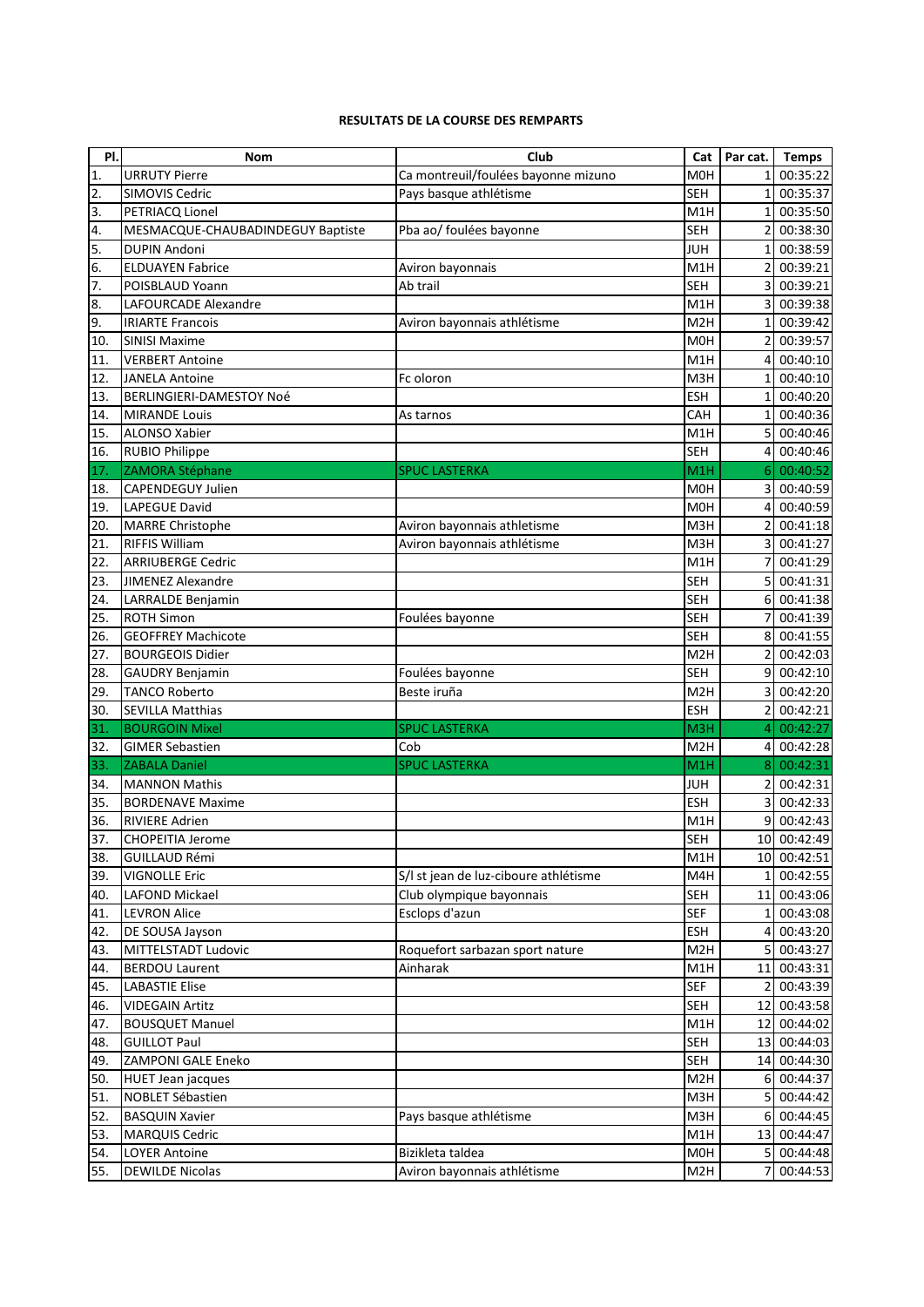| 56.  | <b>DICHARRY Dominique</b>                    |                               | M5H                      | 11              | 00:44:56                   |
|------|----------------------------------------------|-------------------------------|--------------------------|-----------------|----------------------------|
| 57.  | <b>BILLE Antoine</b>                         |                               | M <sub>O</sub> H         | 6               | 00:44:58                   |
| 58.  | RAYMOND Melvyn                               |                               | <b>SEH</b>               |                 | 15 00:45:01                |
| 59.  | <b>DUMOTIER Kévin</b>                        |                               | <b>SEH</b>               |                 | 16 00:45:02                |
| 60.  | <b>VILLANT Marc</b>                          |                               | M <sub>2</sub> H         | 8               | 00:45:06                   |
| 61.  | <b>CHASSAGNARD Matthieu</b>                  | Ca villenave d'ornon          | M1H                      | 14              | 00:45:12                   |
| 62.  | <b>ARCHIDOIT Jerome</b>                      |                               | M1H                      |                 | 15 00:45:12                |
| 63.  | <b>JOUAULT Ludovic</b>                       | Wild team tri                 | M1H                      | <b>16</b>       | 00:45:15                   |
| 64.  | LAPORTE Mickael                              |                               | <b>SEH</b>               | 17              | 00:45:15                   |
| 65.  | <b>MARTIN Laura</b>                          |                               | <b>SEF</b>               | 3               | 00:45:15                   |
| 66.  | DA SILVA Jhonathan                           |                               | M <sub>0</sub> H         |                 | 00:45:31                   |
| 67.  | <b>WELTE Nicolas</b>                         |                               | <b>SEH</b>               | 18              | 00:45:34                   |
| 68.  | LAPEGUE Julien                               |                               | <b>SEH</b>               |                 | 19 00:45:40                |
| 69.  | LE STRAT Stephane                            |                               | M <sub>2</sub> H         | 9               | 00:45:41                   |
| 70.  | <b>TRIVIERE Michel</b>                       |                               | M <sub>2</sub> H         |                 | 10 00:45:41                |
| 71.  | <b>ORTET Herve</b>                           |                               | M3H                      | 7               | 00:45:45                   |
| 72.  | <b>SORIA Samuel</b>                          | Bidart océan club             | <b>SEH</b>               | 20 <sup>1</sup> | 00:45:45                   |
| 73.  | <b>BERNARD Alexandre</b>                     | Team jemm                     | M <sub>2</sub> H         | 11              | 00:45:46                   |
| 74.  | <b>GARDERES Gregory</b>                      |                               | <b>SEH</b>               | 21              | 00:45:49                   |
| 75.  | DEPLANQUE Kévin                              |                               | <b>SEH</b>               | 22              | 00:45:51                   |
| 76.  | <b>SABOURIN Tristan</b>                      |                               | <b>SEH</b>               | 23              | 00:45:53                   |
| 77.  | <b>USTULIN Romain</b>                        |                               | <b>MOH</b>               | 8               | 00:45:56                   |
| 78.  | <b>BOLO Cedric</b>                           |                               | M <sub>1</sub> H         | 17              | 00:45:58                   |
| 79.  | <b>THIERRY Grégori</b>                       |                               | <b>MOH</b>               | 9               | 00:46:00                   |
| 80.  | <b>SOUBIES Mikael</b>                        |                               | <b>MOH</b>               | 10 <sup>1</sup> | 00:46:00                   |
| 81.  | <b>IRIBARREN Nicolas</b>                     |                               | <b>SEH</b>               | 24              | 00:46:03                   |
| 82.  | <b>DUDRET Thomas</b>                         |                               | <b>MOH</b>               | 11              | 00:46:05                   |
| 83.  | <b>AMESTOY Jean</b>                          |                               | <b>SEH</b>               | 25              | 00:46:14                   |
| 84.  | <b>ETCHEGORRY Rene</b>                       |                               | M4H                      | $\overline{2}$  | 00:46:15                   |
| 85.  | <b>ANORGA Xavier</b>                         |                               | <b>SEH</b>               | 26              | 00:46:16                   |
| 86.  | <b>COLIN Gilles</b>                          | Haltsuko team                 | M3H                      | 8 <sup>1</sup>  | 00:46:17                   |
| 87.  | <b>MORIN Raphael</b>                         |                               | <b>SEH</b>               | 27              | 00:46:17                   |
| 88.  | <b>CREMADES Stephane</b>                     |                               | M3H                      | 9               | 00:46:18                   |
| 89.  | <b>RAMOS Alex</b>                            |                               | <b>SEH</b>               | 28I             | 00:46:20                   |
| 90.  | <b>PROUZET Olivier</b>                       |                               | M1H                      | 18              | 00:46:21                   |
| 91.  | <b>BERASSEN Florian</b>                      | Biarritz olympique athlétisme | CAH                      | 2               | 00:46:24                   |
| 92.  | ZAMORA Damien                                |                               | <b>MOH</b>               | 12 <sub>l</sub> | 00:46:26                   |
| 93.  | <b>ITHURBISQUE Benoit</b>                    |                               | M0H                      |                 | 13 00:46:26                |
| 94.  | SAINT-ESTEBEN Pantxo                         |                               | M1H                      |                 | 19 00:46:34                |
| 95.  | DE SOUSA Loic                                |                               | M <sub>2</sub> H         |                 | 12 00:46:39                |
| 96.  | <b>DELAS Lionel</b>                          |                               | <b>SEH</b>               |                 | 29 00:46:39                |
| 97.  | DE CONTI Sébastien                           | <b>SPUC LASTERKA</b>          | M2H                      |                 | 13 00:46:45                |
| 98.  | NEGRE Élodie                                 | Anglet france team            | <b>MOF</b>               | 1 <sup>1</sup>  | 00:46:46                   |
| 99.  | <b>MERCIER Alexis</b>                        |                               | <b>SEH</b>               |                 | 30 00:46:51                |
| 100. | <b>GAMET Pierre</b>                          |                               | <b>SEH</b>               |                 | 31 00:46:53                |
| 101. | <b>LAYRE Brice</b>                           |                               | M0H                      |                 | 14 00:46:55                |
|      | 102. RENAULT Audrey                          |                               | M1F                      | $\mathbf{1}$    | 00:46:57                   |
|      | 103. CASTAIGNEDE Patrice                     | Cob/team foulées bayonne      | M1H                      |                 | 20 00:46:59                |
|      |                                              |                               |                          |                 |                            |
|      | 104. LARROQUE Marc<br>105. SARRAILLE Ludovic |                               | <b>SEH</b><br><b>SEH</b> |                 | 32 00:46:59<br>33 00:47:10 |
|      | 106. LASSALLE Fabrice                        | Tpa                           | M <sub>2</sub> H         |                 | 14 00:47:13                |
|      |                                              |                               |                          |                 |                            |
|      | 107. DUHAU Jonathan                          |                               | M0H                      |                 | 15 00:47:15                |
|      | 108. CAPDEVIELLE Julien                      |                               | M1H                      | 21              | 00:47:20                   |
|      | 109. VITTOZ Patrick                          | As ascain elgarrekin          | M4H                      | 3               | 00:47:28                   |
|      | 110. LABADENS Frederic                       |                               | <b>SEH</b>               | 34              | 00:47:30                   |
|      | 111. ROCHE Jean-francois                     | Co la voie de l'ecir          | M6H                      | $\mathbf{1}$    | 00:47:32                   |
|      | 112. ANTOINE Paul<br>113. DEDIEU Léa         |                               | <b>SEH</b>               |                 | 35 00:47:34                |
|      |                                              |                               | <b>SEF</b>               | 41              | 00:47:38                   |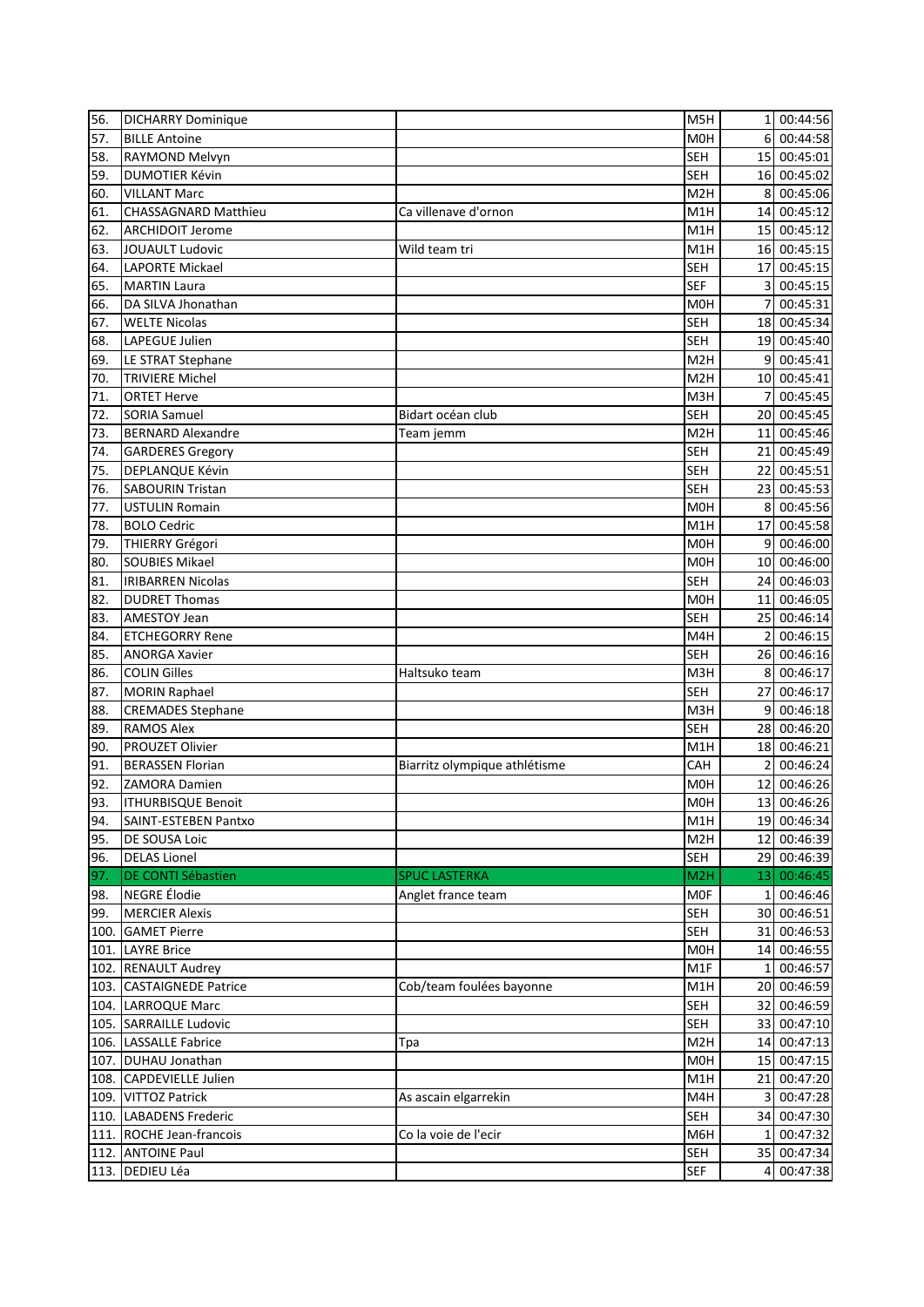|      | 114. DUCORRIDOR Christophe       |                                        | M4H              | $\overline{4}$  | 00:47:40    |
|------|----------------------------------|----------------------------------------|------------------|-----------------|-------------|
|      | 115. ELLUL Sébastien             | Cob                                    | M <sub>2</sub> H |                 | 15 00:47:41 |
|      | 116. ARHANCET Marc               |                                        | <b>SEH</b>       |                 | 36 00:47:42 |
|      | 117. BLASCO Serge                |                                        | M3H              | 10 <sup>1</sup> | 00:47:45    |
|      | 118. GILLON Théo                 |                                        | <b>SEH</b>       | 37              | 00:47:49    |
| 119. | <b>MATHEY Thibaud</b>            |                                        | <b>JUH</b>       | 3               | 00:47:51    |
|      | 120. JEAN-FRANCOIS Williart      |                                        | M3H              | 11              | 00:47:53    |
| 121. | <b>MINGUET Quentin</b>           |                                        | <b>SEH</b>       |                 | 38 00:47:54 |
| 122. | JAUREGUI Jon                     |                                        | M1H              | 22 I            | 00:47:56    |
| 123. | <b>PROUX Pascal</b>              | Cob                                    | M4H              | 5               | 00:47:56    |
| 124. | <b>AUBRY Cyril</b>               | Boxe française savate aviron bayonnais | M <sub>2</sub> H |                 | 16 00:47:59 |
| 125. | DE SOUSA Paolo                   |                                        | M <sub>OH</sub>  |                 | 16 00:48:05 |
|      | 126. ZIOINI Sarah                |                                        | <b>SEF</b>       | 5               | 00:48:08    |
|      |                                  |                                        | <b>SEH</b>       |                 | 39 00:48:11 |
| 127. | <b>TRIAUX Antoine</b>            |                                        |                  |                 |             |
| 128. | <b>BERHONDE Sonia</b>            |                                        | M <sub>OH</sub>  | 17 <sup>1</sup> | 00:48:12    |
| 129. | <b>CAMIDEBACH Laurianne</b>      | Pba ao/ foulées bayonne                | <b>SEF</b>       | 6               | 00:48:17    |
| 130. | LEGAGNEUX Emmanuel               |                                        | <b>SEH</b>       | 40              | 00:48:19    |
| 131. | <b>HABERNET Loic</b>             |                                        | <b>SEH</b>       | 41              | 00:48:28    |
| 132. | MARAUD Oihan                     |                                        | <b>ESH</b>       | 5               | 00:48:37    |
| 133. | CASTRO Stéphanie                 |                                        | M <sub>1</sub> F |                 | 00:48:38    |
| 134. | <b>LABAT Frederico</b>           |                                        | <b>MOH</b>       | 18 <sup>1</sup> | 00:48:48    |
| 135. | <b>RABARTIN Mathieu</b>          |                                        | M <sub>O</sub> H | 19              | 00:48:49    |
|      | 136. WERBROUCK Jérôme            |                                        | <b>SEH</b>       | 42              | 00:48:52    |
| 137. | LAFFORGUE PUYO Jerome            |                                        | M3H              | 12              | 00:48:53    |
|      | 138. GIRAUDON Pascal             |                                        | M4H              | 6               | 00:48:55    |
| 139. | <b>GENAUZEAU Sebastien</b>       |                                        | <b>SEH</b>       | 43              | 00:48:59    |
| 140. | <b>GUEGUEN Anthony</b>           | Silca                                  | <b>SEH</b>       | 44              | 00:49:05    |
| 141. | LANGLOIS Rémi                    |                                        | <b>SEH</b>       | 45              | 00:49:05    |
| 142. | DALLE CARBONARE David            |                                        | M1H              | 23              | 00:49:05    |
| 143. | <b>VERGES Marc</b>               |                                        | M5H              | 2               | 00:49:09    |
| 144. | <b>SEBASTIEN Dutilh</b>          |                                        | M <sub>O</sub> H | 20 l            | 00:49:09    |
|      | 145. LALANNE Philippe            |                                        | M <sub>O</sub> H | 21              | 00:49:13    |
| 146. | <b>DUCAMP Gilles</b>             |                                        | M4H              |                 | 00:49:14    |
| 147. | <b>BONHOMME Frederic</b>         |                                        | M1H              | 24              | 00:49:17    |
|      | 148. BEARD Thierry               |                                        | M4H              | 8               | 00:49:17    |
| 149. | <b>HIBON Cyril</b>               |                                        | M2H              | 17              | 00:49:19    |
| 150. | <b>HERMANT-TAULET Patricia</b>   | Biarritz olympique                     | M3F              | 1               | 00:49:28    |
|      | 151. SAINT MARTIN Joel           |                                        | M4H              | 9               | 00:49:30    |
|      | 152. SAINT-HILAIRE Antoine       |                                        | <b>SEH</b>       |                 | 46 00:49:31 |
|      | 153. ROUCH Florian               |                                        | M1H              |                 | 25 00:49:34 |
|      | 154. FRANCILLOUT Rémi            | Hiriburuko ainhara                     | <b>SEH</b>       |                 | 47 00:49:36 |
|      | 155. ALBERDI LARRANAGA Guillaume |                                        | M0H              |                 |             |
|      |                                  |                                        |                  |                 | 22 00:49:37 |
|      | 156. GORY Dominique              | Anglet olympique a                     | M5H              | $\overline{3}$  | 00:49:39    |
|      | 157. PECASTAING Bertrand         |                                        | M0H              |                 | 23 00:49:44 |
|      | 158. MARTIN Thibault             |                                        | <b>SEH</b>       |                 | 48 00:49:49 |
|      | 159. FOURCADE Thomas             |                                        | <b>SEH</b>       |                 | 49 00:49:51 |
|      | 160. DELAS Sylvain               |                                        | <b>SEH</b>       |                 | 50 00:49:55 |
| 161. | <b>CHAMPAGNE Olivier</b>         |                                        | M4H              |                 | 10 00:49:56 |
|      | 162. MINIER Ronan                |                                        | M <sub>2</sub> H |                 | 18 00:50:03 |
|      | 163. GOGNY Thomas                |                                        | <b>SEH</b>       |                 | 51 00:50:04 |
|      | 164. MARTINET Jerome             |                                        | M1H              |                 | 26 00:50:06 |
|      | 165. DARIEUX JUSON Pascal        |                                        | M3H              |                 | 13 00:50:09 |
|      | 166. MIEGEVILLE Grégory          |                                        | M <sub>2</sub> H |                 | 19 00:50:13 |
|      | 167. BORDENAVE Clément           |                                        | <b>SEH</b>       |                 | 52 00:50:13 |
|      | 168. PONT Eric                   |                                        | M0H              |                 | 24 00:50:13 |
| 169. | <b>ESDOURRUBAILH Elodie</b>      |                                        | <b>SEF</b>       | 7               | 00:50:17    |
|      | 170. LADEVESE Benoit             |                                        | M0H              |                 | 25 00:50:31 |
|      | 171. BIDEGAIN Christophe         | Cob                                    | M4H              |                 | 11 00:50:33 |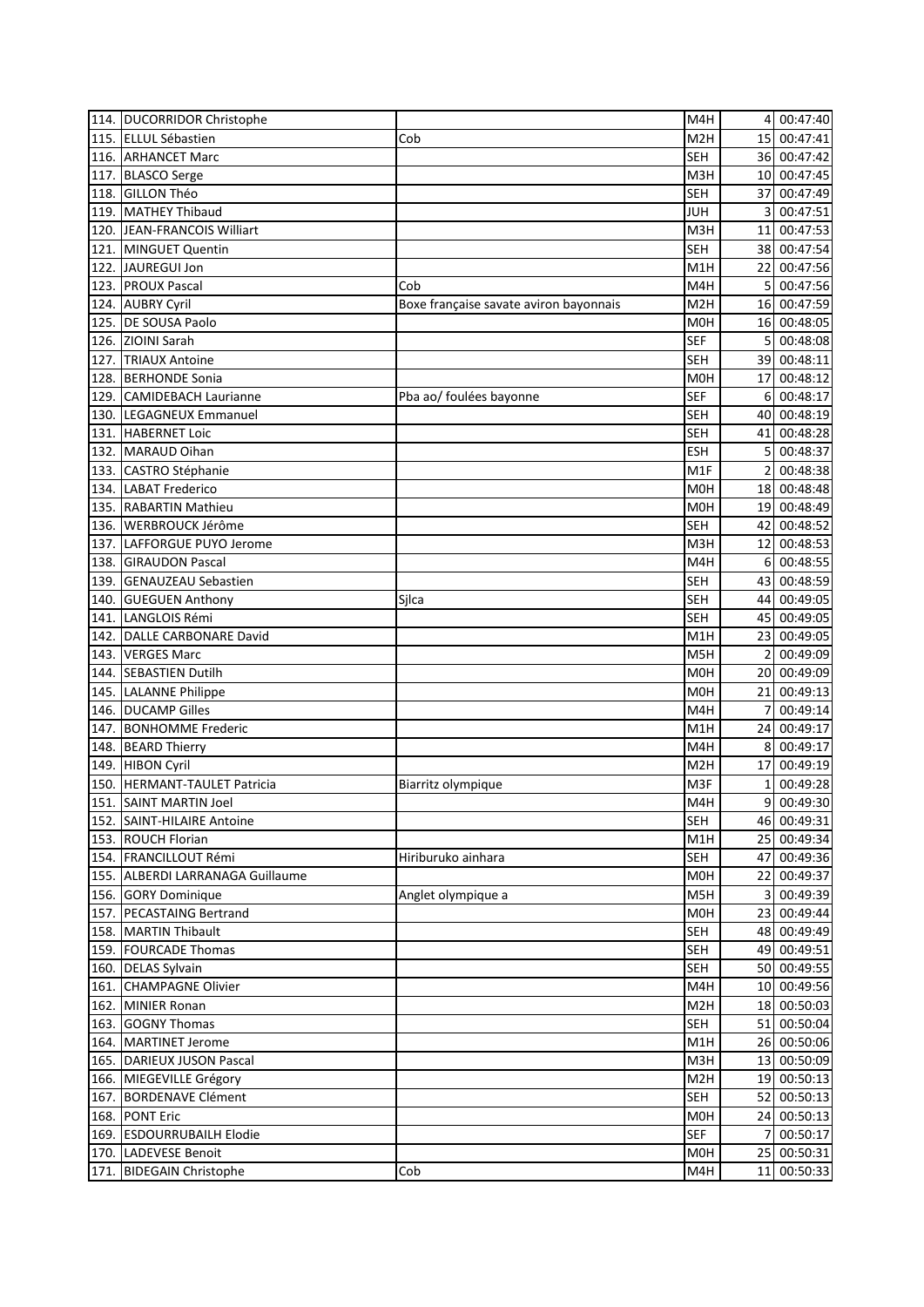|      | 172. COADEBEZ Jérôme                        |                               | M1H                      |                | 27 00:50:39 |
|------|---------------------------------------------|-------------------------------|--------------------------|----------------|-------------|
|      | 173. KUN Péter                              |                               | <b>SEH</b>               |                | 53 00:50:40 |
|      | 174. LABOURDERE Jean marc                   |                               | M3H                      |                | 14 00:50:42 |
|      | 175. LAGRUE Laurent                         |                               | <b>SEH</b>               |                | 54 00:50:44 |
|      | 176. GYMBOLISTA Romain                      |                               | M <sub>O</sub> H         |                | 26 00:50:44 |
|      | 177. MERLIN Elodie                          | Pba                           | <b>SEF</b>               | 8              | 00:50:47    |
|      | 178. MURCIA Geoffrey                        |                               | <b>SEH</b>               | 55             | 00:50:48    |
| 179. | <b>CASTILLON Clement</b>                    |                               | M <sub>O</sub> H         | 27             | 00:50:52    |
| 180. | <b>CARRERE Michel</b>                       |                               | M <sub>5</sub> H         | 4              | 00:50:54    |
|      | 181. MALE DIT CAZOT Sophie                  |                               | <b>MOF</b>               | 2              | 00:50:55    |
|      | 182. MARTIN Bernardi                        |                               | <b>SEH</b>               |                | 56 00:50:55 |
|      | 183. IRIBARNE Arnaud                        | Pba saint jean de luz         | M <sub>O</sub> H         |                | 28 00:50:56 |
|      | 184. MASMOULI Joël                          |                               | M <sub>2</sub> H         |                | 20 00:50:58 |
|      | 185. HONDARRAGUE David                      | Orange bleu bayonne est       | <b>SEH</b>               |                | 57 00:51:00 |
|      | 186. COURAU Loïc                            |                               | M <sub>2</sub> H         |                | 21 00:51:01 |
|      | 187. DARIF Abdellah                         |                               | M4H                      | 12             | 00:51:04    |
|      | 188. MULLER Vincent                         |                               | <b>MOH</b>               |                | 29 00:51:06 |
|      | 189. MOREL Bruno                            |                               | M5H                      | 5              | 00:51:06    |
|      |                                             | Macadam 07                    |                          |                |             |
|      | 190. CARDETTI Matthieu                      |                               | <b>SEH</b>               |                | 58 00:51:07 |
| 191. | <b>ETCHEVERRY Xavier</b>                    |                               | M <sub>2</sub> H         | 22             | 00:51:09    |
| 192. | <b>VOLTAN Romain</b>                        |                               | <b>MOH</b>               |                | 30 00:51:10 |
|      | 193. MONCADE Frédéric                       |                               | M1H                      |                | 28 00:51:10 |
|      | 194. LAPEYRE Michel                         |                               | M3H                      |                | 15 00:51:14 |
| 195. | <b>KERN</b> Emile                           |                               | M3H                      |                | 16 00:51:20 |
|      | 196. PALOME Joris                           |                               | <b>SEH</b>               |                | 59 00:51:23 |
| 197. | <b>ETCHEVERRY Karine</b>                    |                               | M1F                      | 3              | 00:51:24    |
|      | 198. DUPRE Philippe                         |                               | M3H                      | 17             | 00:51:25    |
| 199. | <b>BOMPAS Corentin</b>                      |                               | <b>SEH</b>               |                | 60 00:51:25 |
| 200. | SEILIEZ Iban                                |                               | M <sub>2</sub> H         |                | 23 00:51:26 |
| 201. | OTHABURU Christophe                         |                               | M1H                      | 29             | 00:51:30    |
| 202. | <b>DEBAVELAERE Alexis</b>                   |                               | M <sub>2</sub> H         | 24             | 00:51:35    |
| 203. | <b>CALVET Laurent</b>                       |                               | M1H                      |                | 30 00:51:35 |
| 204. | <b>VERA Alain</b>                           |                               | M4F                      | 1              | 00:51:36    |
| 205. | <b>BUTET Gilles</b>                         |                               | <b>SEH</b>               | 61             | 00:51:36    |
| 206. | <b>GUERIN Jean-françois</b>                 |                               | M6H                      | $\overline{2}$ | 00:51:38    |
| 207. | <b>LACHE Olivier</b>                        |                               | M <sub>O</sub> H         |                | 31 00:51:45 |
|      | 208. ROUXEL Romain                          |                               | <b>SEH</b>               |                | 62 00:51:50 |
|      | 209. VU DO Maël                             |                               | <b>SEH</b>               |                | 63 00:51:55 |
|      | 210. LLEDO Jean-bernard                     |                               | M0H                      |                | 32 00:51:55 |
|      | 211. LEPIGEON Celine                        | Urtxintxak                    | M1F                      | 4              | 00:51:58    |
|      | 212. PUCHEU Sébastien                       |                               | M <sub>2</sub> H         |                | 25 00:52:00 |
|      | 213. LOUBIOU Thierry                        |                               | M <sub>2</sub> H         |                | 26 00:52:03 |
|      | 214. FUMERON Jonathan                       |                               | <b>SEH</b>               |                | 64 00:52:04 |
|      | 215. GOMEZ Clara                            | Hiriburuko ainara             | <b>SEF</b>               | 9              | 00:52:05    |
|      | 216. DELANNOY Damien                        | Ainarak                       | <b>SEH</b>               |                | 65 00:52:05 |
|      | 217. MEZIN Caroline                         | Biarritz olympique athlétisme | M4F                      | $\overline{2}$ | 00:52:07    |
|      | 218. CASAMIAN Yoan                          |                               | ESH                      |                | 6 00:52:11  |
|      | 219. ESPONDA Anne-marie                     | Terre de running bidart       | M3F                      |                | 2 00:52:11  |
|      | 220. DERGUY Julien                          |                               | SEH                      |                | 66 00:52:18 |
|      | 221. POUGNAND Cécile                        | Pba                           | M <sub>2F</sub>          | 1 <sup>1</sup> | 00:52:19    |
|      | 222. PIEQUET Christian                      |                               | M3H                      |                | 18 00:52:24 |
|      | 223. ARMAGNAC Vincent                       |                               | <b>SEH</b>               |                | 67 00:52:25 |
|      |                                             |                               | M5H                      |                | 6 00:52:27  |
|      | 224. DELORGE Pascal                         | Espritrun                     | M <sub>2</sub> H         |                |             |
|      | 225. BOURDAIN Frédéric                      |                               | M0H                      |                | 27 00:52:29 |
|      | 226. MOUNEU Thomas                          |                               |                          |                | 33 00:52:30 |
|      | 227. BOURDAIN Romain<br>228. ROUYRE Vincent |                               | <b>JUH</b><br><b>SEH</b> |                | 4 00:52:30  |
|      |                                             |                               |                          |                | 68 00:52:30 |
|      | 229. ARSAUT Alexia                          |                               | <b>SEF</b>               |                | 10 00:52:33 |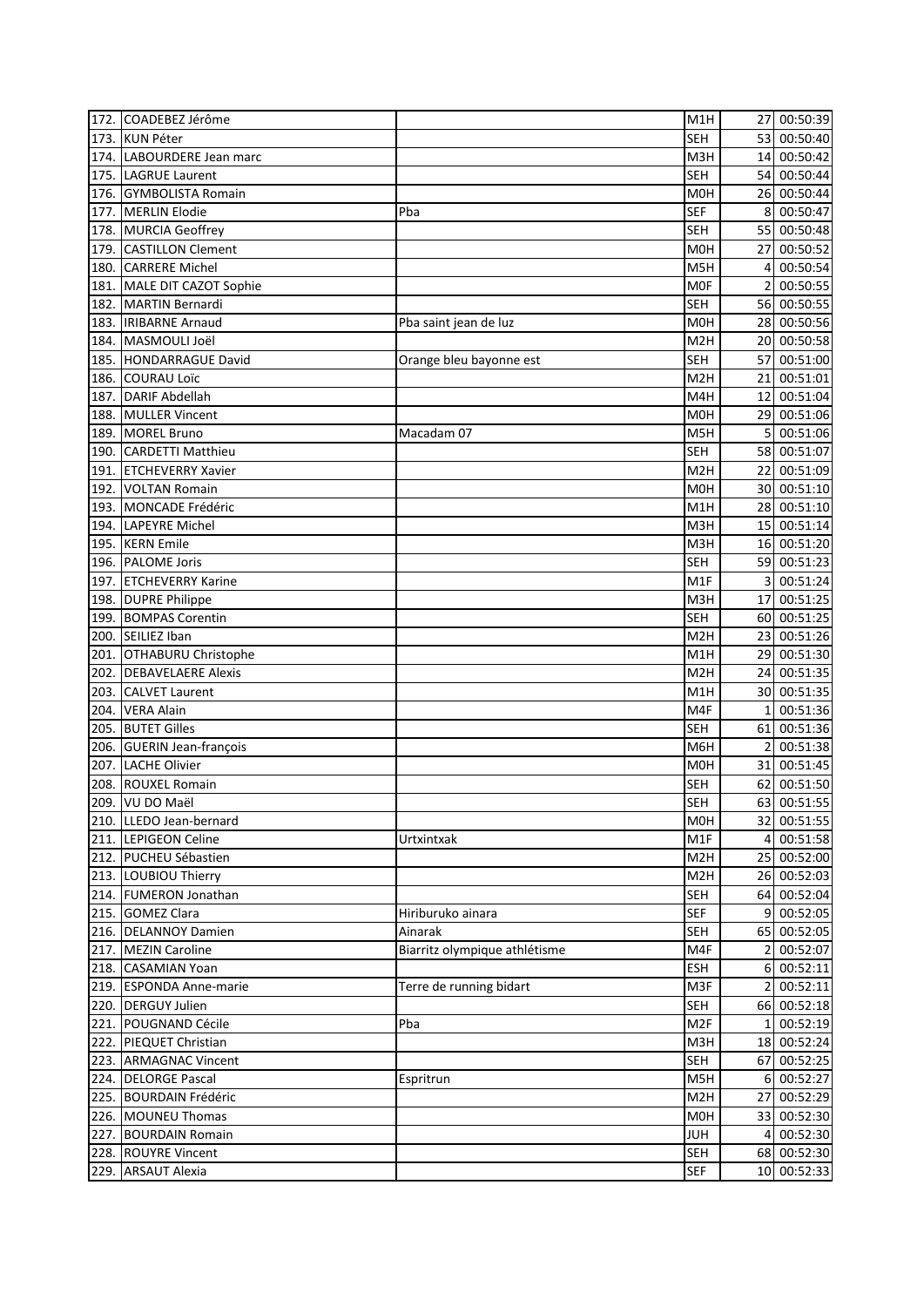| 230. | <b>ABEBERRY Beñat</b>        |                          | <b>SEH</b>       |                | 69 00:52:34 |
|------|------------------------------|--------------------------|------------------|----------------|-------------|
| 231. | <b>BENNOUNA-GREENE Mehdi</b> |                          | M <sub>2</sub> H |                | 28 00:52:36 |
| 232. | JAUREGUIBERRY Philippe       |                          | M <sub>2</sub> H |                | 29 00:52:37 |
| 233. | <b>SAKIROFF Emmanuel</b>     | Lavaur vélo club         | M <sub>O</sub> H | 34             | 00:52:39    |
| 234. | <b>LAFITTE Olivier</b>       |                          | M <sub>2</sub> H |                | 30 00:52:44 |
| 235. | <b>SERAPHIN David</b>        |                          | M <sub>2</sub> H | 31             | 00:52:47    |
| 236. | <b>BASTIAT Arnaud</b>        |                          | <b>SEH</b>       |                | 70 00:52:50 |
| 237. | <b>ARROYAVE Laurent</b>      |                          | <b>SEH</b>       | 71             | 00:52:53    |
| 238. | <b>SAUVAGE Vincent</b>       |                          | M1H              | 31             | 00:52:57    |
| 239. | <b>BEDAT Sophie</b>          |                          | M1F              | 5              | 00:52:57    |
| 240. | <b>EBER Jacques</b>          | Lsci                     | <b>SEH</b>       | 72             | 00:52:57    |
| 241. | IRAMUNO Aurélia              |                          | <b>MOF</b>       | 3              | 00:52:59    |
| 242. | <b>HAMCHA Gerard</b>         |                          | M4H              |                | 13 00:53:02 |
| 243. | <b>MAUREL Claire</b>         |                          | <b>SEF</b>       |                | 11 00:53:04 |
| 244. | <b>CABEZAS Mickael</b>       | Lso trail                | M1H              |                | 32 00:53:05 |
| 245. | <b>BAUD Jean-francois</b>    | Astt cap                 | M3H              |                | 19 00:53:06 |
| 246. | <b>CHAUMONT Patrice</b>      |                          | M4H              | 14             | 00:53:08    |
| 247. | POUCHUCQ Jean paul           |                          | M4H              |                | 15 00:53:09 |
| 248. | <b>SALLABERRY Fabien</b>     | Jogging labenne          | M <sub>2</sub> H |                | 32 00:53:10 |
| 249. | <b>CHRISODOULOS Frederic</b> | Anglet olympique         | M3H              |                | 20 00:53:13 |
| 250. | <b>VINCENT Guillaume</b>     |                          | <b>SEH</b>       |                | 73 00:53:15 |
| 251. | <b>SANGLA Pierre</b>         |                          | M3H              | 21             | 00:53:24    |
| 252. | <b>ETCHEVERRY Nicolas</b>    |                          | <b>SEH</b>       |                | 74 00:53:24 |
| 253. | <b>GOMIS Julien</b>          |                          | <b>SEH</b>       |                | 75 00:53:25 |
| 254. | POTHIER-ARRUTI Pierre        |                          | <b>MOH</b>       |                | 35 00:53:26 |
| 255. | <b>FERRARA Muriel</b>        |                          | M3F              | 3              | 00:53:29    |
| 256. | <b>MINIER Delphine</b>       |                          | M <sub>2F</sub>  | $\overline{2}$ | 00:53:31    |
| 257. | <b>TROC Jean michel</b>      | Juillan running club     | M4H              |                | 16 00:53:35 |
| 258. | <b>HIRIBERRY Stéphane</b>    |                          | M <sub>1</sub> H |                | 33 00:53:37 |
| 259. | <b>PAUQUET Antoine</b>       | As tarnos                | <b>ESH</b>       |                | 00:53:43    |
| 260. | <b>JULLY Mike</b>            |                          | <b>SEH</b>       |                | 76 00:53:46 |
| 261. | <b>DESCHATRE Philippe</b>    | Club olympique bayonnais | M3H              | 22             | 00:53:50    |
| 262. | <b>COTTIN Florian</b>        |                          | <b>SEH</b>       | 77             | 00:53:54    |
| 263. | <b>GOUFFRANT Guillaume</b>   | <b>Burdigaela</b>        | <b>MOH</b>       | 36             | 00:53:57    |
| 264. | <b>GISBERT Lukas</b>         |                          | M1H              | 34             | 00:54:00    |
| 265. | <b>ELICHAGARAY Patxi</b>     |                          | M <sub>O</sub> H | 37             | 00:54:02    |
| 266. | <b>BASTIAT Sylvain</b>       |                          | <b>SEH</b>       |                | 78 00:54:06 |
|      | 267. COUPEZ Jérémie          |                          | M0H              |                | 38 00:54:13 |
|      | 268. SAGARDOYBURU Anne       | Xiberotarrak             | M3F              | $\overline{4}$ | 00:54:13    |
|      | 269. SUZANNE Virginie        | Aft                      | <b>MOF</b>       | 4              | 00:54:15    |
|      | 270. GAROUSTE Jeremy         |                          | <b>SEH</b>       |                | 79 00:54:17 |
| 271. | <b>BARRE Mathieu</b>         |                          | <b>SEH</b>       |                | 80 00:54:20 |
|      | 272. GIPOULOU Clément        |                          | <b>SEH</b>       |                | 81 00:54:21 |
|      | 273. LASCARAY Aitor          |                          | <b>JUH</b>       | 5 <sub>l</sub> | 00:54:21    |
|      | 274. LOSSOUARN Cathy         |                          | <b>MOF</b>       | 5              | 00:54:21    |
|      | 275. PINEL Jean-baptiste     |                          | M <sub>2</sub> H |                | 33 00:54:23 |
|      | 276. CARTIER Fiona           |                          | <b>SEF</b>       |                | 12 00:54:25 |
|      | 277. SAINT GERMES Charles    |                          | <b>SEH</b>       |                | 82 00:54:27 |
|      | 278. BOURAOUI Julien         |                          | M0H              |                | 39 00:54:29 |
|      | 279. CHEVALIER Gerald        |                          | M <sub>2</sub> H |                | 34 00:54:32 |
|      | 280. BECHERIC Stephane       |                          | M3H              |                | 23 00:54:33 |
|      | 281. COSTA Apoena            |                          | M0H              |                | 40 00:54:38 |
|      | 282. SALANNE Thomas          |                          | M0H              |                | 41 00:54:39 |
|      | 283. LALANNE Peio            |                          | SEH              |                | 83 00:54:40 |
|      | 284. MARLOIS Romain          |                          | M1H              |                | 35 00:54:41 |
|      | 285. NOLAN Patrick           | Trilogy running          | M3H              |                | 24 00:54:43 |
|      | 286. VERGEZ Patrick          |                          | M0H              |                | 42 00:54:44 |
|      | 287. MESTELAN Julien         |                          | <b>SEH</b>       |                | 84 00:54:47 |
|      |                              |                          |                  |                |             |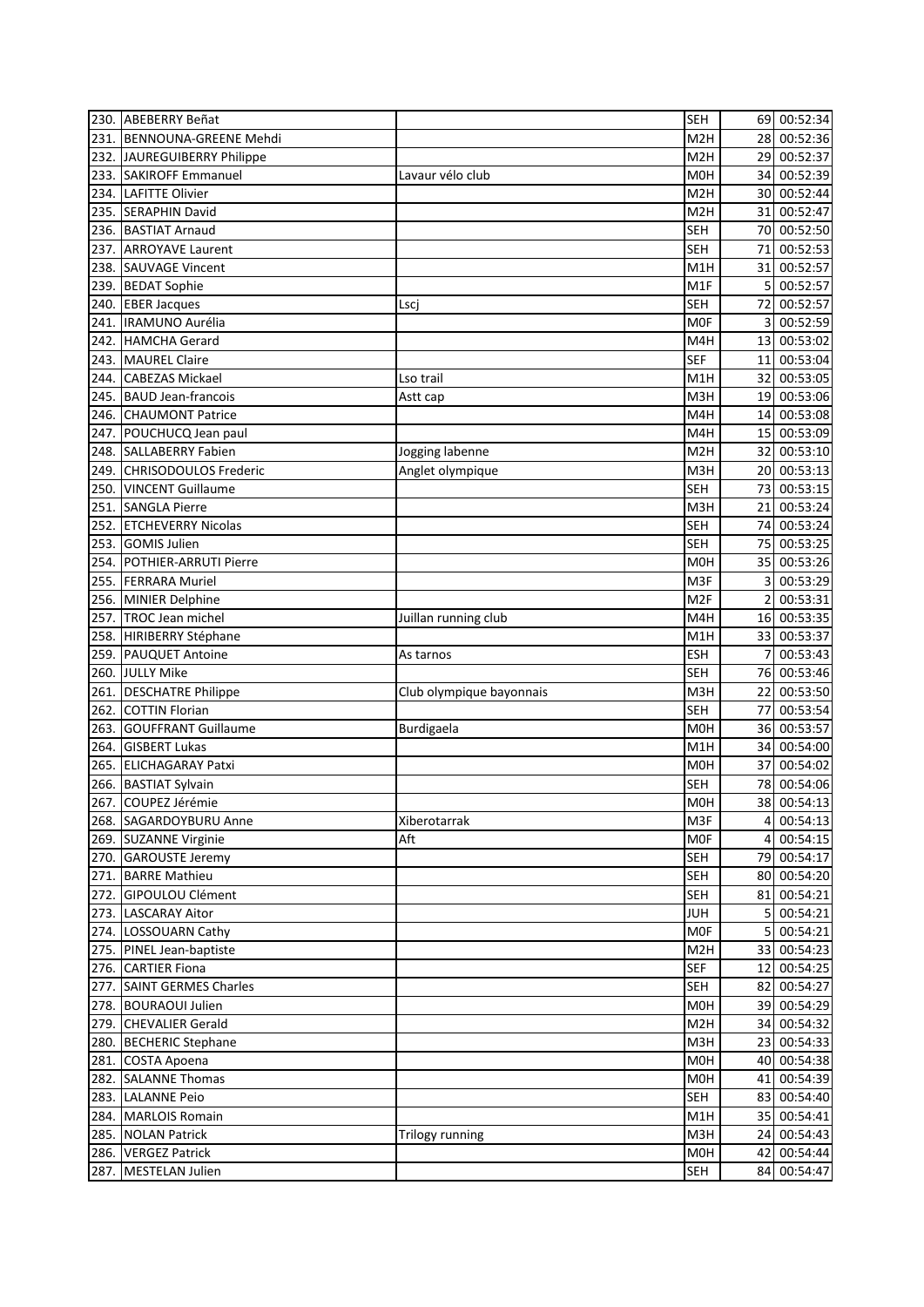| 288. | <b>FUMERON Jerome</b>        |                                       | M1H              |                | 36 00:54:53               |
|------|------------------------------|---------------------------------------|------------------|----------------|---------------------------|
| 289. | <b>DUFAUG Jean-jacques</b>   |                                       | M <sub>2</sub> H |                | 35 00:55:20               |
| 290. | <b>EXPOSITO Pierre</b>       |                                       | M3H              |                | 25 00:55:25               |
| 291. | SANSENACQ Xavier             | Communauté des communes du haut béarn | M <sub>2</sub> H |                | 36 00:55:31               |
| 292. | <b>GUITTON Damien</b>        |                                       | M1H              | 37             | 00:55:32                  |
| 293. | <b>TINOT Marie</b>           |                                       | <b>ESF</b>       | 1              | 00:55:34                  |
| 294. | <b>ABDELHAMED Nour</b>       |                                       | <b>SEH</b>       |                | 85 00:55:35               |
| 295. | <b>CAUMONT Paul</b>          |                                       | <b>SEH</b>       |                | 86 00:55:36               |
| 296. | <b>GARACOTCHE Christophe</b> |                                       | M <sub>2</sub> H | 37             | 00:55:36                  |
| 297. | <b>ROGER Thomas</b>          |                                       | M <sub>O</sub> H |                | 43 00:55:36               |
| 298. | <b>LEPAINTEUR Mickael</b>    |                                       | M <sub>2</sub> H |                | 38 00:55:37               |
| 299. | <b>VILMOS Madaras</b>        |                                       | <b>SEH</b>       |                | 87 00:55:42               |
| 300. | <b>DANDRIEU Damien</b>       |                                       | M <sub>2</sub> H |                | 39 00:55:44               |
| 301. | <b>BARBE Kévin</b>           |                                       | <b>SEH</b>       |                | 88 00:55:44               |
| 302. | <b>ALLUCHON Stephan</b>      |                                       | M <sub>2</sub> H |                | 40 00:55:45               |
| 303. | <b>CAUVIN Frederic</b>       | Biarritz olympique triathlon          | M3H              |                | 26 00:55:47               |
| 304. | <b>ANDRIEUX Thomas</b>       |                                       | M1H              |                | 38 00:55:50               |
|      | <b>HALGAND Caroline</b>      | Astt cap                              | M <sub>1</sub> F |                | 6 00:55:51                |
| 305. |                              |                                       |                  |                |                           |
| 306. | <b>RICHARDS Nicola</b>       |                                       | M <sub>1</sub> F | 7              | 00:55:51                  |
| 307. | <b>TAULET Philippe</b>       | Biarritz olympique                    | M3H              | 27             | 00:55:55                  |
| 308. | <b>PLACENTI Thomas</b>       |                                       | <b>SEH</b>       |                | 89 00:55:55               |
| 309. | <b>STRECHKOV Aline</b>       |                                       | M <sub>2F</sub>  | 3I             | 00:56:04                  |
| 310. | <b>CAUCHY Angelique</b>      |                                       | <b>SEF</b>       |                | 13 00:56:10               |
| 311. | <b>DUPRAT Fabien</b>         |                                       | M <sub>O</sub> H |                | 44 00:56:23               |
| 312. | <b>HAMMAMI Myriam</b>        |                                       | <b>SEF</b>       |                | 14 00:56:26               |
| 313. | <b>FOURGEAUD Nina</b>        |                                       | <b>ESF</b>       | 2              | 00:56:33                  |
| 314. | <b>CABANAC Karine</b>        |                                       | M <sub>2F</sub>  | 4              | 00:56:33                  |
| 315. | <b>ROGUES Thierry</b>        |                                       | M <sub>2</sub> H | 41             | 00:56:34                  |
| 316. | <b>MACHICOTE Alain</b>       |                                       | M4H              | 17             | 00:56:38                  |
| 317. | HARIGNORDOQUY Peio           | Team champagne                        | <b>SEH</b>       | 90I            | 00:56:38                  |
| 318. | <b>TEYSSONNEAU Xavier</b>    |                                       | M3H              |                | 28 00:56:40               |
| 319. | <b>DUBOS Céline</b>          | Jogging labenne                       | M <sub>1</sub> F | 8 <sup>1</sup> | 00:56:40                  |
| 320. | <b>MONCADE Virginie</b>      |                                       | M <sub>1</sub> F | 9              | 00:56:43                  |
| 321. | <b>PERON Stephane</b>        | Sjlca athle saint jean de luz         | M3H              |                | 29 00:56:44               |
| 322. | <b>DESROCHES Catherine</b>   |                                       | M <sub>1</sub> F |                | 10 00:56:45               |
| 323. | <b>GOMEZ Patrice</b>         |                                       | M3H              |                | 30 00:56:45               |
|      | 324. EZQUERRA Xabi           |                                       | M4H              |                | 18 00:56:46               |
|      | 325. SARABANDO Fernando      |                                       | M4H              |                | 19 00:56:55               |
|      | 326. LONGUEIRA Carole        | Ainarak                               | M3F              |                | 5 00:57:02                |
|      | 327. BARCELONA Julie         |                                       | <b>SEF</b>       |                | 15 00:57:02               |
|      | 328. DESSERTINE Francois     |                                       | M <sub>2</sub> H |                | 42 00:57:03               |
|      | 329. HIESSLER Jean           |                                       | M4H              |                | 20 00:57:06               |
|      | 330. CORNUT David            |                                       | M <sub>2</sub> H |                | 43 00:57:10               |
|      | 331. MEUNIER Philippe        |                                       | M <sub>2</sub> H |                | 44 00:57:11               |
|      | 332. BEHENGARAY Thierry      |                                       | M <sub>2</sub> H |                | 45 00:57:11               |
|      | 333. PEANT Jean-claude       |                                       | M3H              |                | 31 00:57:16               |
|      | 334. GONIDEC Axelle          | Coureurs de semisens                  | ESF              |                | 3 00:57:18                |
|      | 335. JAQUET Pierre-gilles    |                                       | M1H              |                | 39 00:57:20               |
|      | 336. CALLETTI Fabrice        | Bo athlétisme                         | M4H              |                | 21 00:57:20               |
|      | 337. BATS Stéphane           |                                       | M <sub>2</sub> H |                | 46 00:57:23               |
|      | 338. FOIS DUCLERC Mathilde   |                                       | <b>SEF</b>       |                | 16 00:57:24               |
|      | 339. GILLOT Julie            | Cob                                   | M1F              |                | 11 00:57:26               |
|      | 340. MAJERUS Wilfried        |                                       | <b>SEH</b>       |                | 91 00:57:27               |
|      | 341. BENDJEBBAR Valerie      |                                       | M <sub>2F</sub>  | 5 <sup>1</sup> | 00:57:36                  |
|      | 342. BROCHET Benjamin        |                                       | M0H              |                | 45 00:57:39               |
|      |                              |                                       | M3H              |                |                           |
|      | 343. AZIERE Laurent          |                                       |                  |                | 32 00:57:42<br>3 00:57:47 |
|      | 344. GONCALVES Laurinda      | Ainarak                               | M4F              |                |                           |
|      | 345. ITOIZ Sebastien         |                                       | M1H              |                | 40 00:57:47               |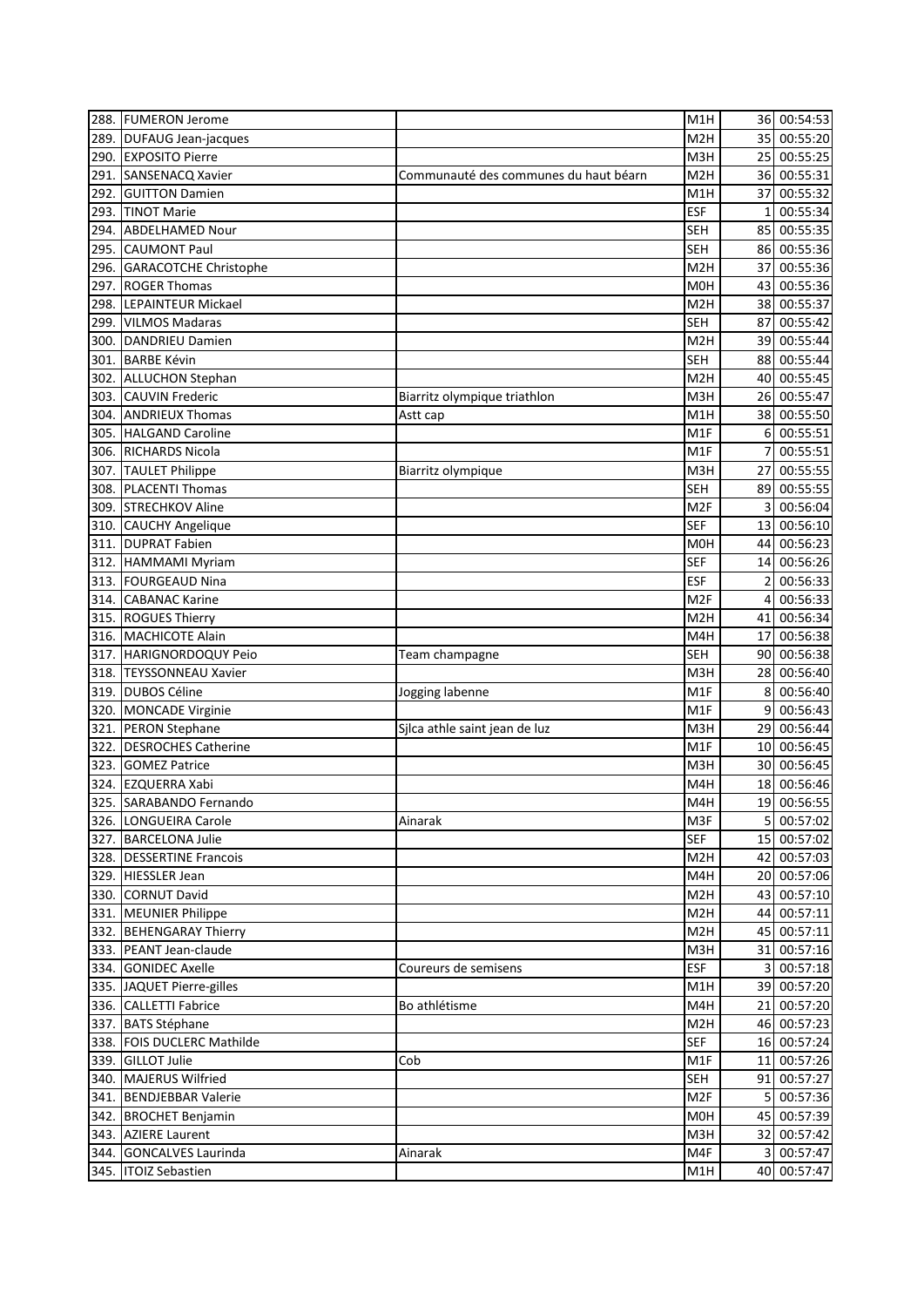|      | 346. BARON Olivier                               |                              | M <sub>2</sub> H |                | 47 00:57:51 |
|------|--------------------------------------------------|------------------------------|------------------|----------------|-------------|
|      | 347. COLCOMBET Laurent                           |                              | M4H              |                | 22 00:57:51 |
|      | 348. PELLETIER Christophe                        |                              | M3H              |                | 33 00:57:55 |
|      | 349. VIDAL Jean-pierre                           |                              | M4H              |                | 23 00:57:55 |
| 350. | <b>REY Thomas</b>                                |                              | <b>SEH</b>       |                | 92 00:57:55 |
| 351. | <b>CAZANAVE Valerie</b>                          |                              | M <sub>2F</sub>  | $6 \mid$       | 00:57:56    |
| 352. | <b>LABASTE Allande</b>                           |                              | M1H              |                | 41 00:57:57 |
|      | 353. FORNIER William                             |                              | M <sub>O</sub> H |                | 46 00:58:00 |
|      | 354. MEYNIEL Franck                              | Anglet france team           | M3H              |                | 34 00:58:00 |
|      | 355. DARROUSSAT Yolande                          |                              | <b>SEF</b>       |                | 17 00:58:00 |
|      | 356. ROMATET Vincent                             | Hiriburuko ainhara           | <b>SEH</b>       |                | 93 00:58:01 |
|      | 357. NOTARY Julien                               | Cob                          | <b>SEH</b>       |                | 94 00:58:01 |
|      | 358. FAURET Eric                                 | Biarritz olympique triathlon | M3H              |                | 35 00:58:09 |
|      | 359. LEVISTE Francois                            | Pass                         | M5H              | $\overline{7}$ | 00:58:10    |
|      | 360. SCARDIN Thibault                            | N/O                          | <b>SEH</b>       |                | 95 00:58:11 |
|      | 361. CARINE Cohere                               |                              | <b>SEF</b>       |                | 18 00:58:13 |
| 362. | MICHEL Vincent                                   | Ac pouillon                  | M <sub>O</sub> H |                | 47 00:58:16 |
| 363. | <b>MOREAU Céline</b>                             |                              | <b>MOF</b>       |                | 6 00:58:18  |
| 364. | <b>PICARD Olivier</b>                            | St pierre d irube            | M5H              |                | 8 00:58:20  |
| 365. | <b>MARIE Matilde</b>                             | $N$ /o                       | <b>SEF</b>       |                | 19 00:58:20 |
|      | 366. CURTI Gabriele                              |                              | <b>SEH</b>       |                | 96 00:58:22 |
| 367. | <b>BLANCO Pablo</b>                              |                              | M5H              |                | 9 00:58:23  |
|      | 368. LAXAGUE Sandrine                            |                              | M <sub>1</sub> F |                | 12 00:58:24 |
|      | 369. MURAT Christophe                            |                              | M3H              |                | 36 00:58:24 |
| 370. | <b>LALANNE Marie</b>                             |                              | <b>SEF</b>       |                | 20 00:58:27 |
| 371. | <b>BUREAU Nicolas</b>                            |                              | M <sub>2</sub> H |                | 48 00:58:30 |
| 372. | DUCOURNAU Christophe                             |                              | M <sub>2</sub> H |                | 49 00:58:31 |
| 373. | <b>CAZAJOUS Laure</b>                            |                              | <b>SEF</b>       | 21             | 00:58:32    |
| 374. | <b>MISCHLER Thibaud</b>                          |                              | <b>SEH</b>       | 97             | 00:58:33    |
|      |                                                  |                              |                  |                |             |
| 375. | <b>BOUCHAREL Joël</b><br>376. BOUCHAREL Zanatsoa |                              | M5H              |                | 10 00:58:37 |
|      |                                                  |                              | M1F              |                | 13 00:58:37 |
| 377. | <b>ETCHEMENDY Xavier</b>                         |                              | M3H              | 37             | 00:58:38    |
|      | 378. VASSEUR Myriam                              |                              | <b>SEF</b>       | 22             | 00:58:39    |
| 379. | <b>VASSEUR Maurice</b>                           |                              | M5H              | 11             | 00:58:40    |
| 380. | LALANNE Jean paul                                |                              | M1H              |                | 42 00:58:42 |
| 381. | <b>GUIBERT Xavier</b>                            |                              | M1H              |                | 43 00:58:46 |
|      | 382. ERIC Teyssandier                            |                              | M3H              |                | 38 00:58:50 |
|      | 383. HIDONDO Claude                              |                              | M3H              |                | 39 00:58:53 |
|      | 384. SAKIROFF Nancy                              |                              | <b>MOF</b>       | 7              | 00:58:53    |
|      | 385. LEPLATOIS Gregory                           |                              | M1H              |                | 44 00:58:59 |
|      | 386. GILLERON Christophe                         |                              | M <sub>2</sub> H |                | 50 00:59:02 |
|      | 387. PAGNIEZ Priscilla                           |                              | M1F              |                | 14 00:59:04 |
|      | 388. ELICHONDO Pierre                            |                              | M3H              |                | 40 00:59:06 |
|      | 389. MAURY Sébastien                             |                              | M2H              |                | 51 00:59:06 |
|      | 390. QUETU Alexandre                             |                              | M <sub>2</sub> H |                | 52 00:59:06 |
| 391. | <b>MANON Christy</b>                             |                              | <b>SEF</b>       |                | 23 00:59:16 |
|      | 392. BALERDI Claude                              |                              | M <sub>2</sub> H |                | 53 00:59:17 |
|      | 393. ALVAREZ Baptiste                            |                              | M0H              |                | 48 00:59:17 |
|      | 394. DUPERTHUIS Marc                             | Hiriburuko ainhara           | M5H              |                | 12 00:59:17 |
|      | 395. GARAY Florence                              |                              | M3F              |                | 6 00:59:21  |
|      | 396. ATHANE Manu                                 |                              | M <sub>2</sub> H |                | 54 00:59:28 |
|      | 397. HERBERT Sophie                              |                              | <b>SEF</b>       |                | 24 00:59:33 |
|      | 398. QUINTAL Jordan                              |                              | <b>SEH</b>       |                | 98 00:59:33 |
| 399. | <b>BARON Laetitia</b>                            |                              | M1F              |                | 15 00:59:35 |
|      | 400. PINQUE Cédric                               |                              | M0H              |                | 49 00:59:44 |
| 401. | MARTIAUX Christophe                              |                              | <b>SEH</b>       |                | 99 00:59:44 |
|      | 402. GALERA Frédéric                             |                              | M3H              |                | 41 00:59:45 |
|      | 403. SOULIE Nicolas                              |                              | M0H              |                | 50 00:59:46 |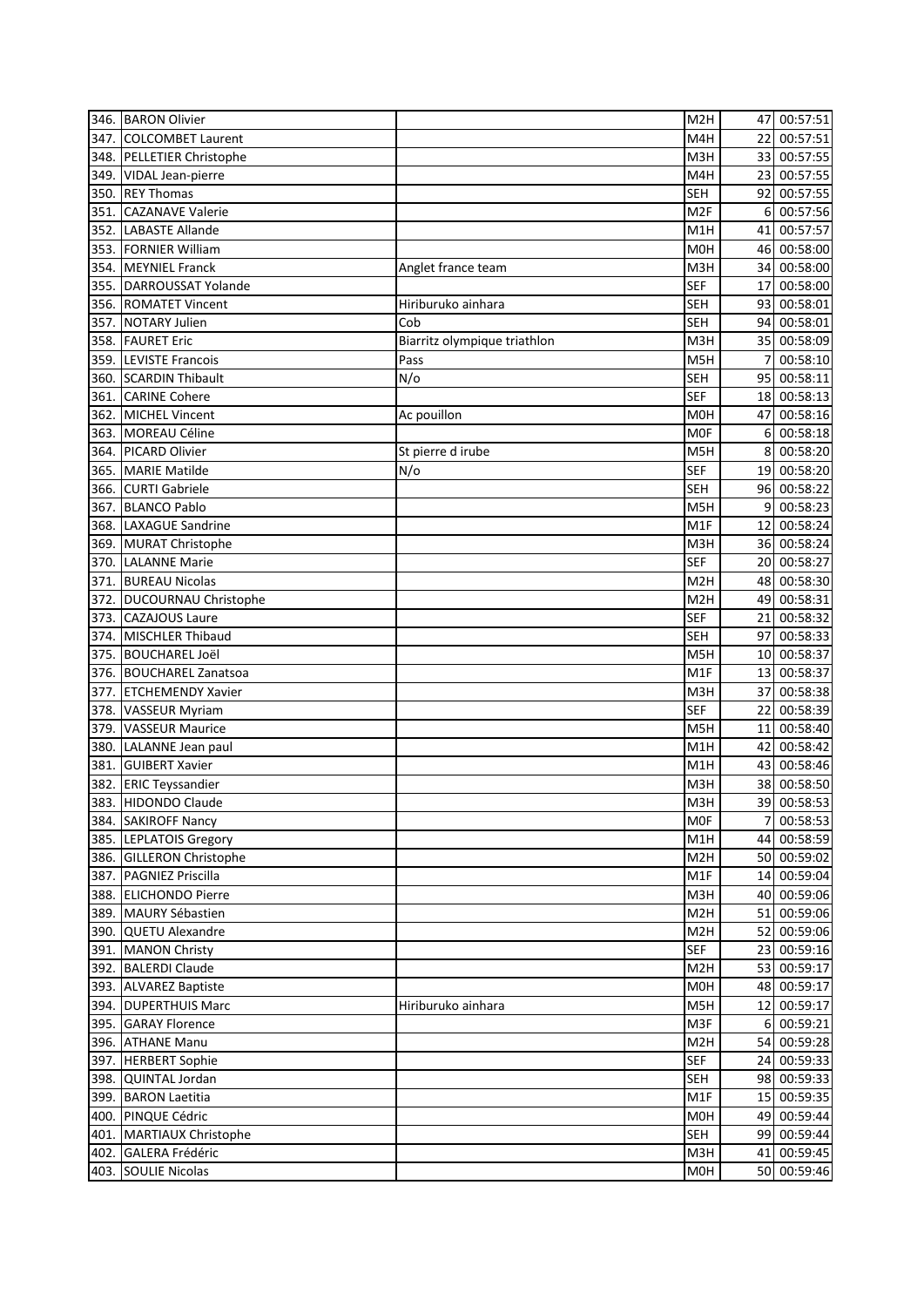|      | 404. BRUN Laurine                                   |                      | <b>SEF</b>       |                 | 25 00:59:48  |
|------|-----------------------------------------------------|----------------------|------------------|-----------------|--------------|
|      | 405. MARUESCO Cédric                                | Cob                  | M <sub>2</sub> H |                 | 55 00:59:49  |
|      | 406. DELAMARCHE Luc                                 |                      | M4H              |                 | 24 00:59:49  |
|      | 407. ROGET Claire                                   | Cob                  | M <sub>2F</sub>  |                 | 00:59:49     |
|      | 408. LIM Benjamin                                   |                      | M <sub>2</sub> H |                 | 56 00:59:54  |
|      | 409. ELUART Lise                                    |                      | M <sub>2F</sub>  | 8               | 00:59:57     |
|      | 410. VERGNOLLES Marc                                |                      | M1H              | 45              | 00:59:59     |
| 411. | <b>CHARDON Viridiana</b>                            |                      | M1F              | 16              | 01:00:02     |
|      | 412. THIERRY Alain                                  |                      | M7H              | 1               | 01:00:03     |
|      | 413. MAILHARROU Pascale                             | Tyrosse              | M4F              | 4               | 01:00:03     |
|      | 414. SURIER Sandrine                                |                      | M3F              | 7               | 01:00:04     |
| 415. | <b>CASCUA Guillaume</b>                             |                      | <b>SEH</b>       |                 | 100 01:00:07 |
|      | 416. DEHEZ Ramuntxo                                 |                      | M <sub>OH</sub>  |                 | 51 01:00:07  |
| 417. | <b>SEMERENA Thomas</b>                              |                      | <b>SEH</b>       |                 | 101 01:00:09 |
|      | 418. JOURDON Paul                                   |                      | <b>SEH</b>       |                 | 102 01:00:11 |
|      | 419. ELLUL Caroline                                 |                      | M1F              |                 | 17 01:00:13  |
| 420. | <b>POUY Sandrine</b>                                |                      | M <sub>2F</sub>  | 9               | 01:00:16     |
| 421. | <b>COELHO Michel</b>                                |                      | M3H              | 42              | 01:00:18     |
|      | 422. BISCAY Jacky                                   |                      | M6H              | 3               | 01:00:20     |
|      | 423. ETCHEVERRY Jean-andré                          |                      | M5H              |                 | 13 01:00:22  |
| 424. | <b>BARTETE Patrick</b>                              |                      | M5H              |                 | 14 01:00:24  |
|      | 425. ITHURBIDE Michel                               |                      | M5H              |                 | 15 01:00:25  |
|      | 426. FERRAND Catherine                              | Errobia              | M5F              | $\mathbf{1}$    | 01:00:35     |
| 427. | <b>BIDEGAIN Carole</b>                              |                      | <b>SEF</b>       |                 | 26 01:00:39  |
|      | 428. LUBY Cyril                                     |                      | M2H              |                 | 57 01:00:43  |
|      | 429. LASSALLE Matthieu                              |                      | M <sub>1</sub> H |                 | 46 01:00:44  |
|      |                                                     |                      | M1F              |                 | 18 01:00:47  |
|      | 430. ETCHEVERRY Sophie<br>431. CLAIRET PORTE Lehena |                      | CAF              |                 | 01:00:53     |
|      | 432. QUINTAL Mathieu                                |                      | <b>SEH</b>       |                 | 103 01:01:02 |
|      |                                                     |                      |                  |                 |              |
|      | 433. GURRUTXAGA Ignacio                             | Independendiente     | M4H              | 25 <sub>l</sub> | 01:01:11     |
|      | 434. TECHER Nathalie                                |                      | M3F              | 8               | 01:01:12     |
|      | 435. RENAUX Cathy                                   | Sokorritzaileak      | M4F              | 5               | 01:01:16     |
|      | 436. PERY Karine                                    |                      | M1F              | 19              | 01:01:27     |
| 437. | <b>ANDRE Nobert</b>                                 |                      | M <sub>2</sub> H |                 | 58 01:01:28  |
| 438. | DAUTUN Jérôme                                       |                      | M4H              |                 | 26 01:01:28  |
| 439. | <b>ESTAYNOU Olivier</b>                             |                      | M3H              | 43              | 01:01:33     |
|      | 440. DUVIC Cyril                                    |                      | M1H              | 47              | 01:01:40     |
|      | 441. LAVIGNE Georges                                |                      | M7H              |                 | 2 01:01:41   |
|      | 442. BAUDOUIN Emilien                               |                      | <b>SEH</b>       |                 | 104 01:01:42 |
|      | 443. OSSONCE Cyril                                  |                      | M <sub>2</sub> H |                 | 59 01:01:44  |
|      | 444. BENEZIT Nicole                                 | Co la voie de l'ecir | M4F              |                 | 6 01:01:45   |
|      | 445. ARRIUBERGE Benoît                              |                      |                  |                 | 52 01:01:48  |
|      |                                                     |                      | M0H              |                 |              |
|      | 446. PARTHENAY Eddie                                |                      | M3H              |                 | 44 01:01:51  |
| 447. | <b>PUGET Celine</b>                                 | <b>SPUC LASTERKA</b> | M3F              |                 | 9 01:01:54   |
|      | 448. PETUELLI Léa                                   |                      | <b>SEF</b>       |                 | 27 01:01:59  |
|      | 449. LOZES Franck                                   |                      | M3H              |                 | 45 01:02:12  |
|      | 450. BOULIER Pascal                                 |                      | M3H              |                 | 46 01:02:14  |
|      | 451. BOUGLON Leonard                                |                      | M0H              |                 | 53 01:02:16  |
|      | 452. LABRUQUERE Sébastien                           |                      | <b>MOH</b>       |                 | 54 01:02:20  |
|      | 453. BOURRICAUD Jacques                             |                      | M4H              |                 | 27 01:02:21  |
|      | 454. LAXAGUE MINDURRY Catherine                     |                      | M <sub>2F</sub>  |                 | 10 01:02:22  |
|      | 455. PRIOUL Quentin                                 |                      | <b>SEH</b>       |                 | 105 01:02:23 |
|      | 456. BOGOUCH Tatiana                                |                      | <b>SEF</b>       |                 | 28 01:02:24  |
|      | 457. FERRIER Alexia                                 |                      | <b>SEF</b>       |                 | 29 01:02:25  |
|      | 458. TEYSSANDIER Jeanne                             |                      | CAF              |                 | 2 01:02:28   |
|      | 459. FRANCO Florence                                |                      | M1F              |                 | 20 01:02:29  |
|      | 460. MIRAMONT Lucas                                 |                      | <b>MOH</b>       |                 | 55 01:02:30  |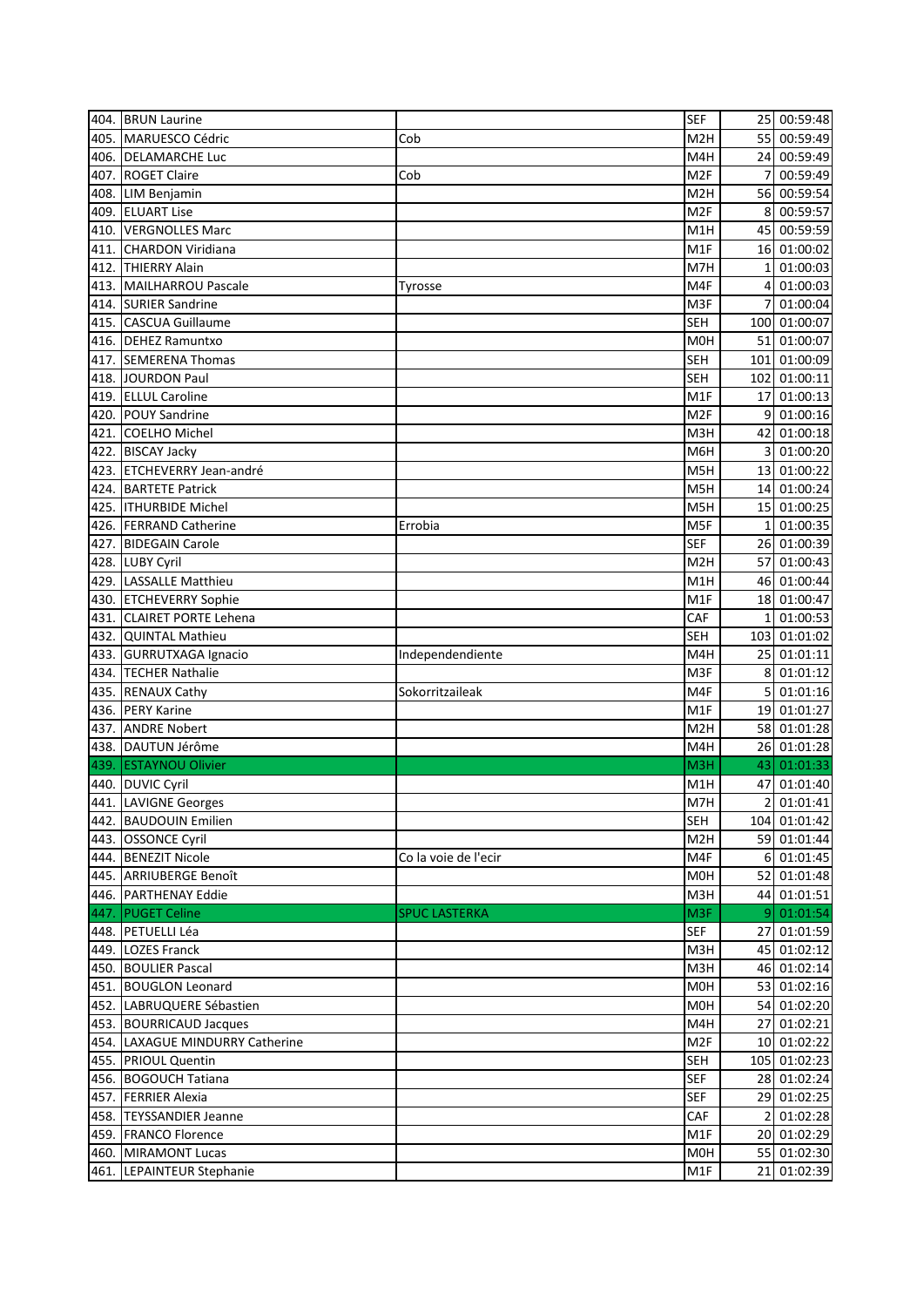|      | 462. MALICET Anthony                            |                      | M0H                    |                 | 56 01:02:42                |
|------|-------------------------------------------------|----------------------|------------------------|-----------------|----------------------------|
|      | 463. LEBLOND Agnes                              |                      | M4F                    |                 | 01:02:44                   |
|      | 464. MORELATO Claire                            |                      | <b>SEF</b>             |                 | 30 01:02:48                |
|      | 465. LEFEVRE Florent                            |                      | M0H                    | 57              | 01:02:53                   |
|      | 466. ANDRE Brigitte                             | Jogging labenne      | M5F                    | $\overline{2}$  | 01:02:58                   |
| 467. | <b>LAXAGUE Pierre</b>                           |                      | M1H                    |                 | 48 01:02:58                |
|      | 468. GIRARD Julie                               |                      | <b>SEF</b>             |                 | 31 01:02:59                |
|      | 469. HAYET Sébastien                            |                      | M <sub>2</sub> H       |                 | 60 01:03:00                |
| 470. | <b>CANTOU PON Betty</b>                         |                      | M5F                    | 3               | 01:03:05                   |
| 471. | <b>GARICOITZ Nicole</b>                         |                      | M3F                    |                 | 10 01:03:07                |
| 472. | <b>CARDON Cecile</b>                            |                      | M <sub>2F</sub>        |                 | 11 01:03:22                |
| 473. | <b>GILLET Véronique</b>                         |                      | M4F                    | 8               | 01:03:22                   |
| 474. | <b>DAGUERRE Emilie</b>                          |                      | <b>SEF</b>             |                 | 32 01:03:24                |
| 475. | <b>BURGOS Sébastien</b>                         |                      | <b>SEH</b>             |                 | 106 01:03:25               |
|      | 476. MATHEY Romain                              |                      | M <sub>2</sub> H       |                 | 61 01:03:26                |
| 477. | <b>LABADENS Laura</b>                           |                      | <b>SEF</b>             |                 | 33 01:03:32                |
| 478. | <b>TOUBAL BIRET Mirentchu</b>                   |                      | M3F                    | 11              | 01:03:32                   |
| 479. | <b>MENE Eric</b>                                |                      | M3H                    |                 | 01:03:33                   |
|      |                                                 |                      |                        | 47              |                            |
| 480. | <b>PANGAUD Emmanuelle</b>                       |                      | M3F                    | 12              | 01:03:35                   |
| 481. | <b>SALLABERRY Lionel</b>                        |                      | M3H                    |                 | 48 01:03:37                |
| 482. | DOUMEINGTS Olivier                              |                      | M <sub>2</sub> H       | 62 I            | 01:03:39                   |
| 483. | <b>BIREMON Mathieu</b>                          |                      | <b>MOH</b>             |                 | 58 01:03:40                |
| 484. | LAGRABETTE Aude                                 |                      | <b>MOF</b>             | 8               | 01:03:42                   |
|      | 485. QUINIOU Margaux                            |                      | <b>SEF</b>             | 34              | 01:03:45                   |
|      | 486. LECOINTRE Guy                              |                      | M7H                    | 3               | 01:03:46                   |
| 487. | <b>FISCHER Michèle</b>                          | Ainharak             | M3F                    | 13 <sup>1</sup> | 01:03:55                   |
|      | 488. MOUCHES Elise                              |                      | M <sub>1</sub> F       | 22              | 01:03:58                   |
| 489. | LAVIGNE Benoit                                  |                      | M1H                    | 49              | 01:03:58                   |
| 490. | <b>VILLATE Carine</b>                           | Hiriburuko ainharak  | M <sub>2F</sub>        | 12              | 01:04:01                   |
| 491. | PEYROUTET Jean-bernard                          |                      | M5H                    | 16              | 01:04:08                   |
| 492. | <b>BIDEGAIN Marie</b>                           |                      | M4F                    | 9               | 01:04:08                   |
| 493. | <b>IPUY Jean pierre</b>                         |                      | M5H                    | 17              | 01:04:11                   |
| 494. | <b>PAULINI Karine</b>                           |                      | M1F                    | 23              | 01:04:14                   |
| 495. | <b>BOUDES Coralie</b>                           | Cob                  | <b>SEF</b>             | 35 I            | 01:04:16                   |
| 496. | <b>CHERBUIS Jean-marc</b>                       | Ast athletisme       | M4H                    | 281             | 01:04:17                   |
| 497. | <b>DESCHAMPS Nathalie</b>                       | As tarnos            | M <sub>2F</sub>        | 13 <sup>l</sup> | 01:04:17                   |
|      | 498. BEZARD Alain                               |                      | M7H                    | 4               | 01:04:19                   |
|      | 499. NABERA Sophie                              |                      | M <sub>2F</sub>        |                 | 14 01:04:22                |
|      | 500. REBIC Nathalie                             |                      | M <sub>2F</sub>        |                 | 15 01:04:24                |
|      | 501. BOUAKAZ Serge                              |                      | M3H                    |                 | 49 01:04:24                |
|      | 502. TREPIED Arnaud                             |                      | M <sub>2</sub> H       |                 | 63 01:04:25                |
| 503. | <b>HORNOY Sylvain</b>                           | <b>SPUC LASTERKA</b> | M1H                    |                 | 50 01:04:25                |
|      | 504. REDONDO MUNOZ David                        |                      | <b>SEH</b>             |                 | 107 01:04:27               |
|      | 505. BARRAIL Carla                              |                      | ESF                    | $\overline{4}$  | 01:04:30                   |
|      | 506. LE TELLIER Lucie                           |                      | <b>MOF</b>             |                 | 9 01:04:36                 |
|      | 507. LALANNE Julia                              |                      | M1F                    |                 | 24 01:04:37                |
|      | 508. FORCADE Frédéric                           |                      | M4H                    |                 | 29 01:04:45                |
|      | 509. REBIC Vania                                |                      | M3H                    |                 | 50 01:04:46                |
|      | 510. BACOT Emeline                              |                      | SEF                    |                 |                            |
|      |                                                 |                      |                        |                 | 36 01:04:47                |
|      |                                                 |                      |                        |                 |                            |
|      | 511. BRUEL Sandy                                |                      | <b>SEF</b>             |                 | 37 01:04:47                |
|      | 512. BELAUNZA Jean michel                       |                      | M3H                    |                 | 51 01:04:52                |
|      | 513. JAUREGUIBERRY Sophie                       |                      | M1F                    |                 | 25 01:04:53                |
|      | 514. SAINT-ANDRE Elus                           |                      | <b>MOF</b>             |                 | 10 01:04:56                |
|      | 515. DAVAUX Annabelle                           |                      | <b>SEF</b>             |                 | 38 01:04:57                |
|      | 516. DAUNAN Marie                               |                      | <b>SEF</b>             |                 | 39 01:05:00                |
|      | 517. PIRES Sandrine                             |                      | M3F                    |                 | 14 01:05:00                |
|      | 518. HESSLER Geraldine<br>519. BUZENET Christel |                      | M <sub>2F</sub><br>M3F |                 | 16 01:05:03<br>15 01:05:05 |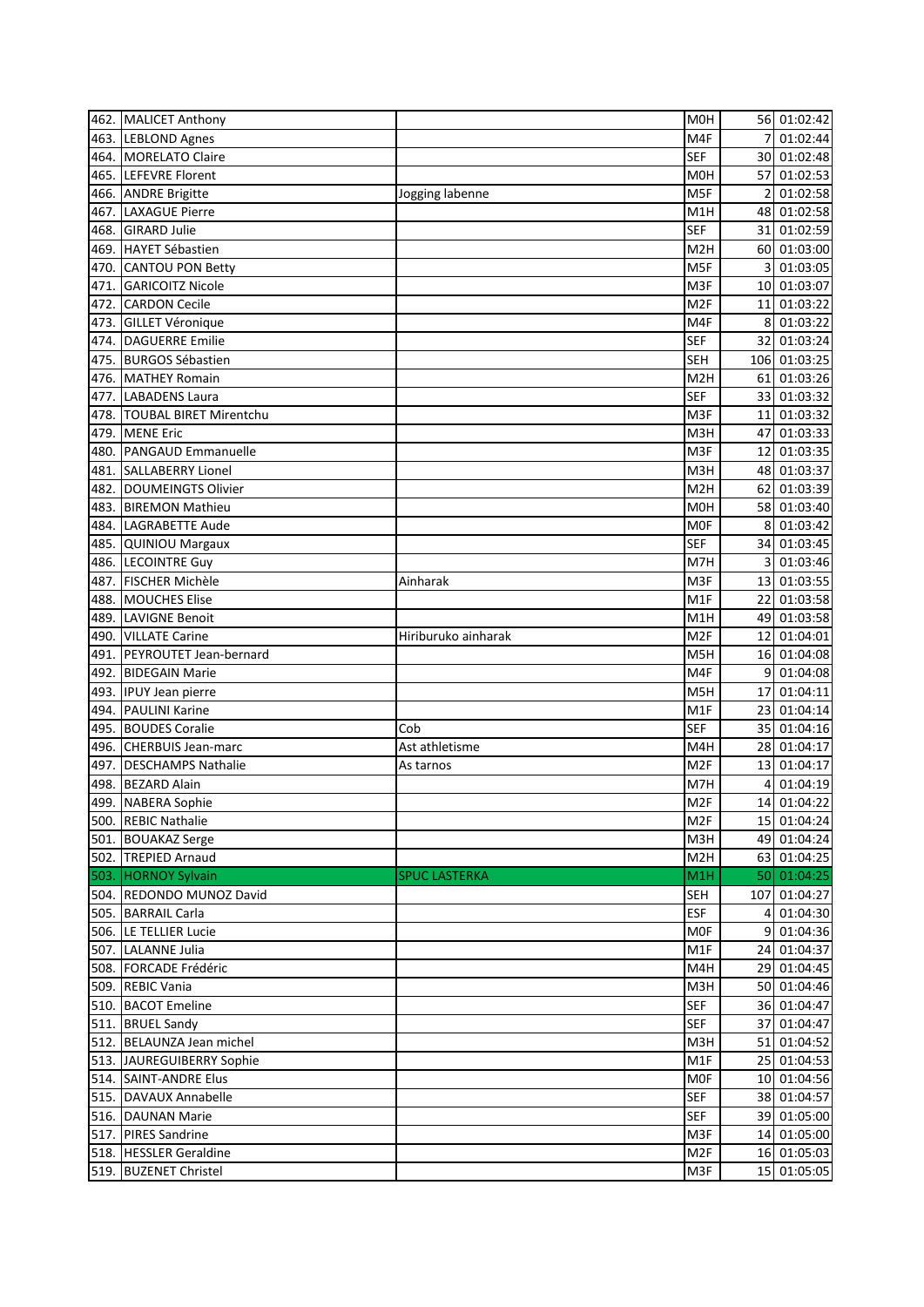|      | 520. SKILBECQ Marie                          | Labenne         | <b>MOF</b>        |      | 11 01:05:13  |
|------|----------------------------------------------|-----------------|-------------------|------|--------------|
|      | 521. ARAMENDIA Alain                         |                 | M6H               | 4    | 01:05:15     |
|      | 522. DENOT SARIDE Nathalie                   |                 | M3F               |      | 16 01:05:17  |
|      | 523. FERREIRA Gabrielle                      |                 | M1F               |      | 26 01:05:27  |
|      | 524. SALESSE Christophe                      | Uglow           | M1H               |      | 51 01:05:27  |
|      | 525. TEULE Marie                             |                 | <b>SEF</b>        |      | 40 01:05:29  |
|      | 526. ALVAREZ Sophie                          |                 | M3H               |      | 52 01:05:30  |
|      | 527. FORTASSIN Corinne                       |                 | M4F               |      | 10 01:05:33  |
|      | 528. KLING Jean-jacques                      | Aaa du lyonnais | M6H               | 5    | 01:05:35     |
|      | 529. JAKUBOWSKI Laura                        |                 | <b>SEF</b>        |      | 41 01:05:44  |
|      | 530. MALE-DIT-CAZOT Christophe               |                 | M3H               |      | 53 01:05:56  |
| 531. | <b>BAHEGNE Xavier</b>                        |                 | <b>SEH</b>        |      | 108 01:05:57 |
|      | 532. DURET Emilie                            |                 | <b>MOF</b>        |      | 12 01:05:59  |
|      | 533. ROUSSET David                           |                 | M1H               |      | 52 01:06:00  |
|      | 534. ETCHEBARNE Patricia                     |                 | M1F               | 27   | 01:06:01     |
|      | 535. <b>IRIBARREN Laure</b>                  |                 | M0F               |      | 13 01:06:01  |
|      | 536. CALVO Marine                            |                 | <b>SEF</b>        |      | 42 01:06:05  |
| 537. | <b>BAHEGNE Anne</b>                          |                 | M5F               | 4    | 01:06:09     |
|      | 538. LARREGLE Benoit                         |                 | M3H               |      | 54 01:06:12  |
| 539. | <b>BACONNAIS Sébastien</b>                   |                 | <b>SEH</b>        |      | 109 01:06:13 |
| 540. | <b>BAHEGNE Olivier</b>                       |                 | <b>SEH</b>        |      | 110 01:06:20 |
| 541. | <b>GINEYS Caroline</b>                       |                 | <b>SEF</b>        |      | 43 01:06:20  |
|      | 542. BUTIN Audrey                            |                 | M1F               |      | 28 01:06:31  |
| 543. | <b>GARAY Frédéric</b>                        |                 | M <sub>2</sub> H  |      | 64 01:06:40  |
|      | 544. COMBLAT Stéphane                        |                 | M1H               | 53 I | 01:06:42     |
| 545. | <b>DUHAU Nathalie</b>                        |                 | M3F               | 17   | 01:06:49     |
|      | 546. CLAVIER Nicolas                         |                 | M1H               | 54   | 01:06:51     |
|      | 547. ESCARTIN Magaly                         |                 | <b>MOF</b>        | 14   | 01:06:51     |
|      | 548. PLACENTI Alain                          |                 | M4H               |      | 30 01:06:51  |
|      | 549. NACHAMPASSAK Philippe                   |                 | M1H               |      | 55 01:06:56  |
|      | 550. LAPHITZ Jean                            |                 | M3H               |      | 55 01:06:59  |
|      |                                              | Lüma            | M3H               |      | 56 01:07:00  |
| 551. | <b>BRELIERE</b> Denis                        |                 |                   |      |              |
|      | 552. NICOLARDOT Carine<br>553. DE HARO Chloé |                 | M2F<br><b>SEF</b> | 17   | 01:07:01     |
|      | 554. TRIVIERE Gwenola                        |                 |                   | 44   | 01:07:02     |
|      |                                              |                 | M2F               |      | 18 01:07:10  |
|      | 555. MOREAU Nelly                            | Ainarak         | <b>MOF</b>        |      | 15 01:07:20  |
|      | 556. DAVID Jean-pierre                       |                 | M5H               |      | 18 01:07:23  |
|      | 557. JUZAN Michel                            |                 | M5H               |      | 19 01:07:24  |
|      | 558. ROMEAS Leo                              |                 | M3H               |      | 57 01:07:24  |
|      | 559. CROZET Muriel                           |                 | M3F               |      | 18 01:07:25  |
|      | 560. LONDAITZBEHERE Grégory                  |                 | M1H               |      | 56 01:07:28  |
|      | 561. VARDON Vaitiaré                         |                 | M3F               |      | 19 01:07:31  |
|      | 562. GENTIL Séverine                         |                 | M <sub>2F</sub>   |      | 19 01:07:32  |
|      | 563. DRILLEAU Cyrielle                       |                 | SEF               |      | 45 01:07:37  |
|      | 564. SANCHEZ Diego                           |                 | CAH               |      | 3 01:07:38   |
|      | 565. HONTEBEYRIE Mathilde                    |                 | <b>SEF</b>        |      | 46 01:07:40  |
|      | 566. LASSALE Jean christian                  |                 | M6H               |      | 6 01:07:41   |
|      | 567. ALVAREZ Marine                          |                 | <b>ESF</b>        |      | 5 01:07:44   |
|      | 568. RAFFANEL Frédéric                       |                 | M <sub>2</sub> H  |      | 65 01:07:49  |
|      | 569. BALDAQUIN Patrick                       |                 | M4H               |      | 31 01:07:51  |
|      | 570. ROCH Vincent                            |                 | M1H               |      | 57 01:08:10  |
|      | 571. BALDAQUIN Anne                          |                 | M4F               |      | 11 01:08:13  |
|      | 572. PRIEUR Michel                           |                 | M4H               |      | 32 01:08:14  |
|      | 573. VINUALES Valerie                        |                 | M3F               |      | 20 01:08:14  |
|      | 574. POMMIEZ Jérôme                          |                 | M <sub>2</sub> H  |      | 66 01:08:17  |
|      | 575. DELPUCH Christian                       |                 | M6H               | 7    | 01:08:17     |
|      | 576. SEPA Arnaud                             |                 | M1H               |      | 58 01:08:19  |
|      | 577. SANDRINE Guyot                          |                 | <b>SEF</b>        |      | 47 01:08:19  |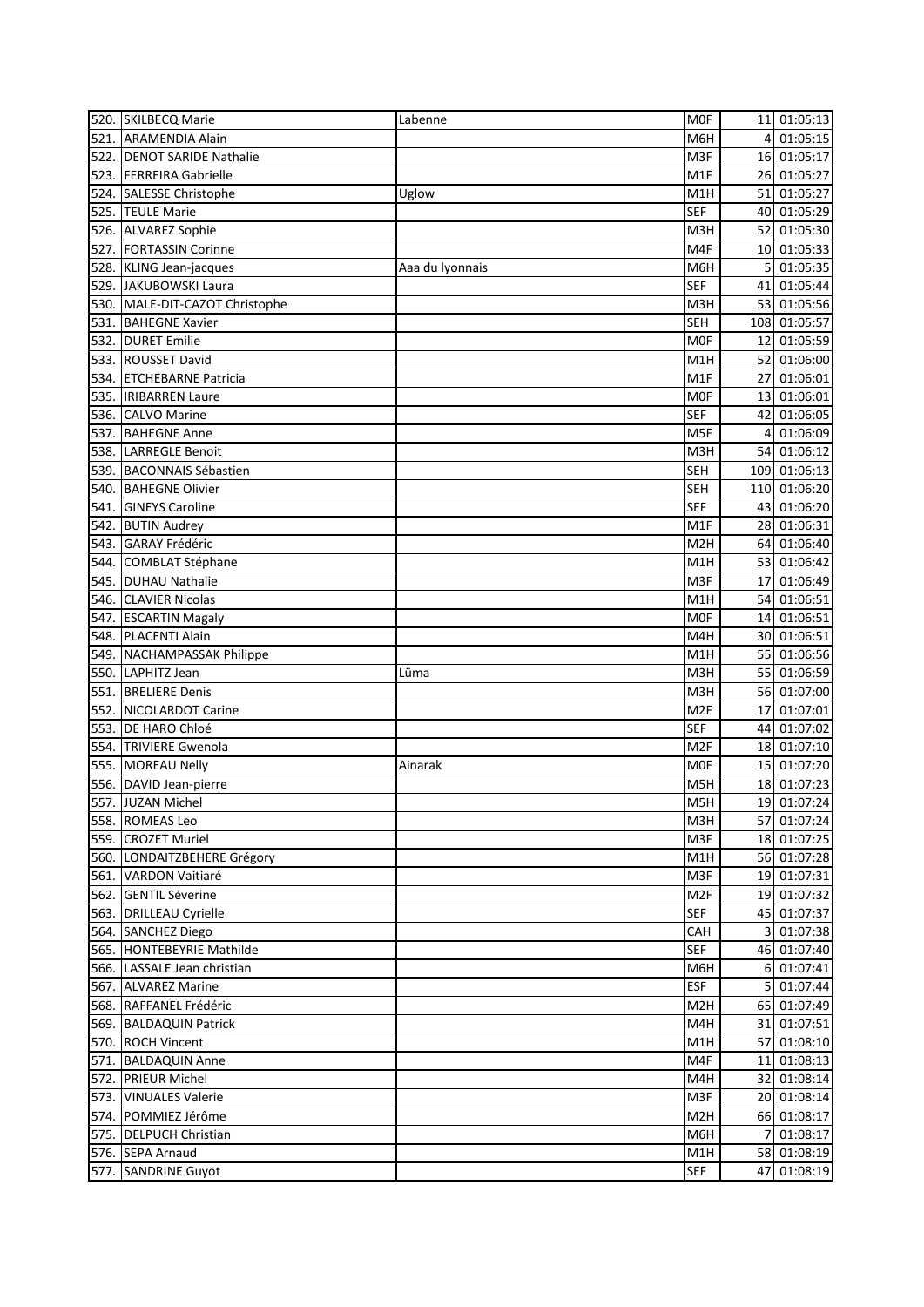|      | 578. HERRERIA Marianne                                 |                           | M <sub>2F</sub>   |                | 20 01:08:25  |
|------|--------------------------------------------------------|---------------------------|-------------------|----------------|--------------|
| 579. | <b>TERPEREAU David</b>                                 |                           | M <sub>2</sub> H  | 67             | 01:08:26     |
|      | 580. LECUONA Sarai                                     |                           | <b>MOF</b>        |                | 16 01:08:26  |
| 581. | <b>LAUGINIE Lilian</b>                                 |                           | <b>SEH</b>        |                | 111 01:08:30 |
| 582. | <b>ANDRE Carl</b>                                      |                           | M <sub>2</sub> H  |                | 68 01:08:33  |
|      | 583. ROCH Axelle                                       |                           | M <sub>2F</sub>   |                | 21 01:08:36  |
|      | 584. CHANTELOT Arielle                                 |                           | M3F               |                | 21 01:08:39  |
|      | 585. PEREZ Cécile                                      |                           | M3F               |                | 22 01:08:39  |
|      | 586. VILLACAMPA Alain                                  |                           | M4H               |                | 33 01:08:39  |
| 587. | <b>SALLABERRY Eva</b>                                  |                           | <b>MOF</b>        |                | 17 01:08:41  |
|      | 588. AYERDI Gilda                                      | Xiberotarrak              | M <sub>2F</sub>   |                | 22 01:08:44  |
|      | 589. CALBETE Iban                                      |                           | <b>SEH</b>        |                | 112 01:08:44 |
|      | 590. CALBETE Christiane                                | La foulée des jalles      | M4F               |                | 12 01:08:45  |
| 591. | <b>TAVERNE Didier</b>                                  | 1953 M6H                  |                   | 8              | 01:08:45     |
|      | 592. CHAPTAL Gilles                                    | As tarnos                 | M3H               |                | 58 01:08:48  |
|      | 593. ARRUEBO Regine                                    |                           | M4F               |                | 13 01:08:56  |
|      | 594. BLACHE Marie                                      |                           | <b>MOF</b>        |                | 18 01:09:03  |
|      | 595. CASCUA Stephane                                   |                           | M4H               |                | 34 01:09:04  |
|      | 596. GUILHEMOTONIA Marion                              |                           | <b>MOF</b>        |                | 19 01:09:11  |
|      | 597. GUILHEMOTONIA Jean                                |                           | M1H               |                | 59 01:09:12  |
|      | 598. PENNEC Julien                                     |                           | <b>SEH</b>        |                | 113 01:09:12 |
|      | 599. BLACHE Olivier                                    |                           | M <sub>2</sub> H  |                | 69 01:09:13  |
|      | 600. SAURAIS Thierry                                   | Ainharak                  | M3H               |                | 59 01:09:27  |
| 601. | <b>LABORDE Clement</b>                                 |                           | <b>SEH</b>        |                | 114 01:09:27 |
|      | 602. ELIZONDO Miguel                                   |                           | M4H               |                | 35 01:09:28  |
|      | 603. LEURGORRY Marcel                                  |                           | M5H               |                | 20 01:09:30  |
|      |                                                        |                           |                   |                |              |
|      | 604. LASSALLE Florence<br>605. PEYRAS-LOUSTALET Céline |                           | M1F<br><b>MOF</b> |                | 29 01:09:36  |
|      |                                                        |                           |                   |                | 20 01:09:39  |
|      | 606. SAUT Vincent                                      |                           | M1H               |                | 60 01:09:39  |
| 607. | NIVET Stéphane                                         |                           | <b>MOH</b>        |                | 59 01:09:41  |
|      | 608. GELEZ Michael                                     |                           | M <sub>O</sub> H  |                | 60 01:10:00  |
|      | 609. PELLEN Aurélie                                    |                           | CAF               | 3              | 01:10:05     |
| 610. | LEROY-DUBIEF Cécile                                    |                           | <b>SEF</b>        |                | 48 01:10:08  |
| 611. | <b>QUESNEL Laurie</b>                                  |                           | M1F               |                | 30 01:10:15  |
| 612. | <b>GELEZ Audrey</b>                                    |                           | <b>MOF</b>        | 21             | 01:10:15     |
|      | 613. PUYO Vincent                                      |                           | M1H               |                | 61 01:10:21  |
|      | 614. BEARD Evelyne                                     |                           | M5F               | 5              | 01:10:25     |
|      | 615. DUHART Céline                                     |                           | M <sub>2F</sub>   |                | 23 01:10:27  |
|      | 616. DUHART Jean pierre                                |                           | M <sub>2</sub> H  |                | 70 01:10:27  |
|      | 617. HEMMERT Joana                                     |                           | CAF               | 4              | 01:10:28     |
|      | 618. RAINERI Rémi                                      | Cob                       | M1H               |                | 62 01:10:28  |
|      | 619. LORENZO Marie                                     | Hiriburuko ainhara course | M4F               |                | 14 01:10:29  |
|      | 620. PIROLA Laurent                                    |                           | M3H               |                | 60 01:10:30  |
|      | 621. BONNIN Eric                                       |                           | M3H               |                | 61 01:10:30  |
|      | 622. BARNAUD Manon                                     |                           | <b>ESF</b>        |                | 6 01:10:59   |
|      | 623. LAGOURGUE Thomas                                  |                           | <b>SEH</b>        |                | 115 01:11:02 |
|      | 624. GARROS Alma                                       |                           | <b>SEF</b>        |                | 49 01:11:15  |
|      | 625. SALABARAAS Julia                                  |                           | ESF               | $\overline{7}$ | 01:11:18     |
|      | 626. MARTINEZ Olivier                                  |                           | M4H               |                | 36 01:11:21  |
|      | 627. LECOEUR Margot                                    |                           | <b>SEF</b>        |                | 50 01:11:28  |
|      | 628. RAGOZZI Muriel                                    |                           | M5F               |                | 6 01:11:31   |
|      | 629. GESLAIN Élodie                                    |                           | <b>MOF</b>        |                | 22 01:11:32  |
|      | 630. DEQUET Renaud                                     |                           | M1H               |                | 63 01:11:32  |
|      | 631. LAURIER Virginie                                  |                           | M1F               |                | 31 01:11:39  |
| 632. | <b>UBEDA Pascal</b>                                    |                           | M3H               |                | 62 01:11:43  |
|      | 633. CASCUA Anais                                      |                           | <b>SEF</b>        |                | 51 01:11:44  |
|      | 634. BUHOT Michel                                      |                           | M <sub>2</sub> H  |                | 71 01:11:49  |
| 635. | LAPOUMEROULIE Jérôme                                   | Pays basque athlétisme    | M <sub>2</sub> H  |                | 72 01:11:57  |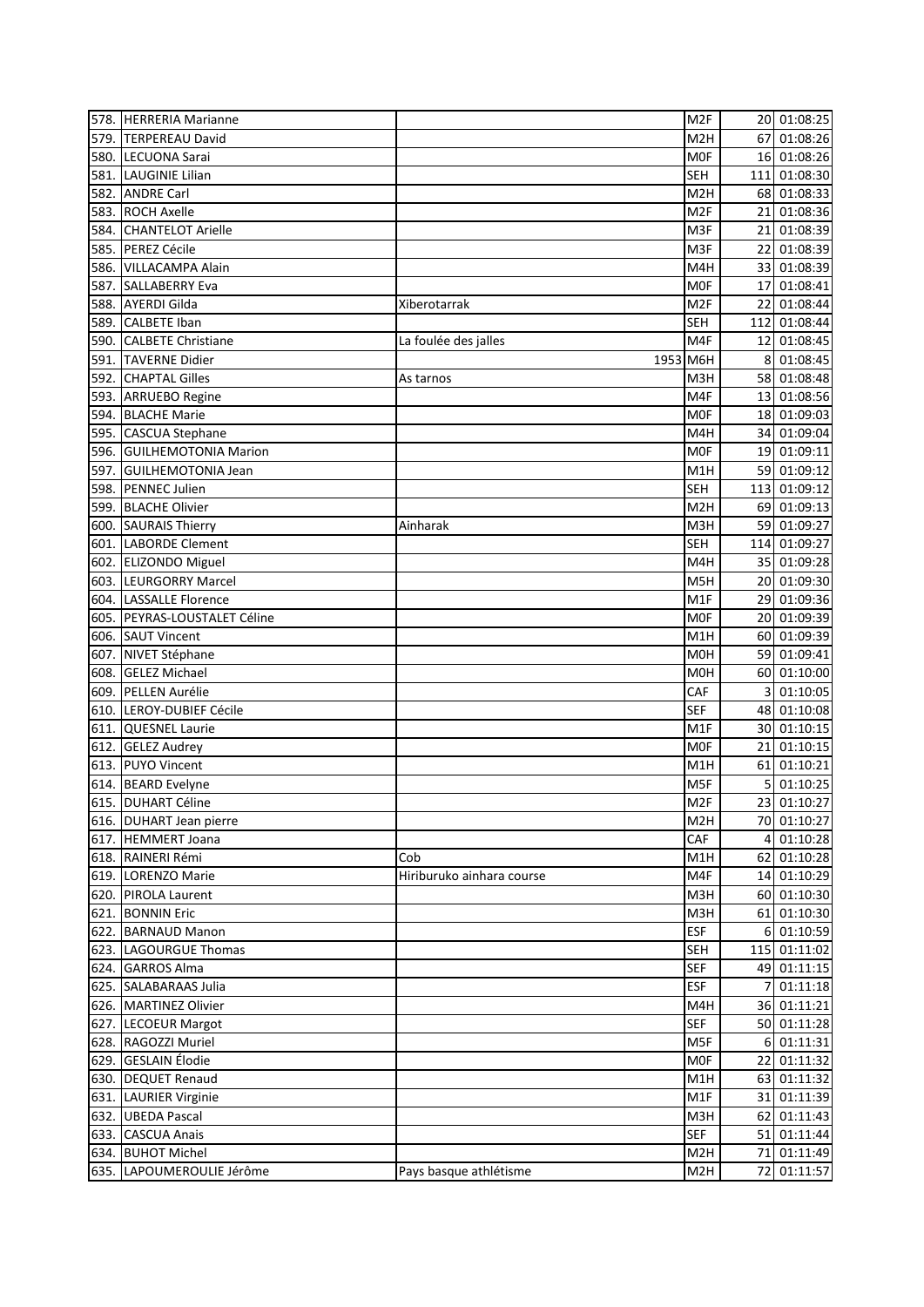|      | 636. BARRIER Gaëlle                              |                  | <b>MOF</b>        |      | 23 01:11:58                |
|------|--------------------------------------------------|------------------|-------------------|------|----------------------------|
|      | 637. MUT Coralie                                 |                  | M1F               |      | 32 01:12:01                |
|      | 638. LOUSTALET Olivier                           |                  | M4H               |      | 37 01:12:11                |
|      | 639. ROS Jean michel                             |                  | M3H               |      | 63 01:12:14                |
|      | 640. SALDUMBIDE Bruno                            |                  | M <sub>2</sub> H  |      | 73 01:12:19                |
| 641. | <b>DUNY Alix</b>                                 |                  | M <sub>2F</sub>   | 24   | 01:12:23                   |
|      | 642. RONDOT Amélie                               |                  | M1F               |      | 33 01:12:24                |
|      | 643. POURRUCH Julie                              |                  | <b>MOF</b>        |      | 24 01:12:35                |
|      | 644. RIBES Rudy                                  |                  | M6H               | 9    | 01:12:35                   |
|      | 645. DEDOURS Camille                             |                  | <b>SEF</b>        |      | 52 01:12:48                |
|      | 646. SERRA Caroline                              |                  | <b>MOF</b>        |      | 25 01:12:52                |
|      | 647. HONTAAS Patrik                              |                  | M <sub>2</sub> H  |      | 74 01:12:53                |
|      | 648. ABIDH Mciakel                               |                  | M1H               |      | 64 01:12:56                |
|      | 649. BERTRAND Thibaut                            |                  | M1H               |      | 65 01:12:56                |
|      | 650. BARRET Muriel                               |                  | M1F               |      | 34 01:13:00                |
|      | 651. LAVIGNASSE Sylvie                           |                  | M4F               |      | 15 01:13:03                |
|      | 652. GHILBERT Karine                             |                  | M <sub>2F</sub>   |      | 25 01:13:03                |
| 653. | D'ORAZIO Kassandra                               |                  | <b>SEF</b>        |      | 53 01:13:06                |
|      | 654. BASTIAT Marie                               |                  | <b>MOF</b>        |      | 26 01:13:07                |
|      | 655. PICON Leslie                                |                  | M <sub>OF</sub>   |      | 27 01:13:18                |
|      | 656. SARABIA Florence                            |                  | <b>SEF</b>        |      | 54 01:13:19                |
|      | 657. LIGNAC Stéphanie                            |                  | M1F               |      | 35 01:13:19                |
|      | 658. BARAKAT Nathalie                            |                  | M <sub>OF</sub>   |      | 28 01:13:22                |
|      | 659. PEARCE Gerald                               |                  | M3H               |      | 64 01:13:32                |
|      | 660. DIHARCE Philippe                            |                  | M4H               |      | 38 01:13:33                |
| 661. | <b>GARNIER Victoire</b>                          |                  | <b>SEF</b>        |      | 55 01:13:39                |
| 662. | <b>COLOMBIER Michel</b>                          |                  | M6H               |      | 10 01:13:43                |
|      | 663. BARAT Aurore                                |                  | M <sub>OF</sub>   |      | 29 01:13:58                |
|      | 664. TOUYAROU Isabelle                           |                  | M5F               | 7    | 01:13:58                   |
|      |                                                  |                  |                   |      |                            |
|      | 665. BOUVIER Sylvie<br>666. IRUBETAGOYENA Sandra | Ainharak         | M5F<br><b>SEF</b> | 8    | 01:14:16<br>56 01:14:21    |
|      |                                                  |                  |                   | 9    |                            |
| 667. | <b>BELLOCQ Sylvie</b>                            |                  | M5F               |      | 01:14:22                   |
| 668. | POPIEUL Elodie                                   |                  | M <sub>OF</sub>   |      | 30 01:14:25<br>01:14:26    |
| 669. | <b>BOTAYA Elodie</b><br><b>CHARRIER Bernard</b>  |                  | <b>MOF</b>        | 31 I | 01:14:26                   |
| 670. |                                                  | Asc aureilhan    | M6H               | 11   | 65 01:14:27                |
| 671. | ALVAREZ Jérôme                                   |                  | M3H               |      |                            |
|      | 672. LISSARRAGUE Jean marie                      |                  | M6H               |      | 12 01:14:42<br>39 01:14:43 |
|      | 673. SANZ Bruno                                  |                  | M4H               |      |                            |
|      | 674. DESSERTINE Leslie                           |                  | M3F               |      | 23 01:14:48                |
|      | 675. BOULIER Anne laure                          |                  | M <sub>2F</sub>   |      | 26 01:14:50                |
|      | 676. PONS Gilles                                 |                  | M5H               |      | 21 01:14:52                |
|      | 677. DELPECH Sébastien                           |                  | M <sub>2</sub> H  |      | 75 01:15:53                |
|      | 678. PUECH Jessica                               |                  | <b>MOF</b>        |      | 32 01:15:53                |
|      | 679. OLAS Marie                                  |                  | <b>MOF</b>        |      | 33 01:16:22                |
|      | 680. CHARRITON Nadine                            |                  | M2F               |      | 27 01:16:41                |
|      | 681. LANGON Michel                               | Ascain           | M8H               | 1    | 01:17:13                   |
|      | 682. COURTIADE Jy                                | Canoë kayak amou | M3H               |      | 66 01:17:52                |
|      | 683. DIBET Jean pierre                           |                  | M5H               |      | 22 01:18:12                |
|      | 684. BLANC Elisabeth                             |                  | M3F               |      | 24 01:18:13                |
|      | 685. JOUVENCEL Sophie                            |                  | M3F               |      | 25 01:18:13                |
|      | 686. TONNOT-MENSIER Clémentine                   |                  | <b>MOF</b>        |      | 34 01:18:40                |
|      | 687. BERGES Marie helene                         |                  | M5F               |      | 10 01:18:42                |
|      | 688. BOURDETTE Eric                              |                  | M4H               |      | 40 01:18:45                |
|      | 689. PON Jean-claude                             |                  | M5H               |      | 23 01:18:45                |
|      | 690. MARTINET Marion                             |                  | <b>MOF</b>        |      | 35 01:18:47                |
| 691. | <b>VERGEAT Pierre</b>                            |                  | <b>SEH</b>        |      | 116 01:18:55               |
|      | 692. LENGAIGNE Camille                           |                  | <b>SEF</b>        |      | 57 01:18:55                |
|      | 693. CAZENAVE Marion                             |                  | <b>MOF</b>        |      | 36 01:19:00                |